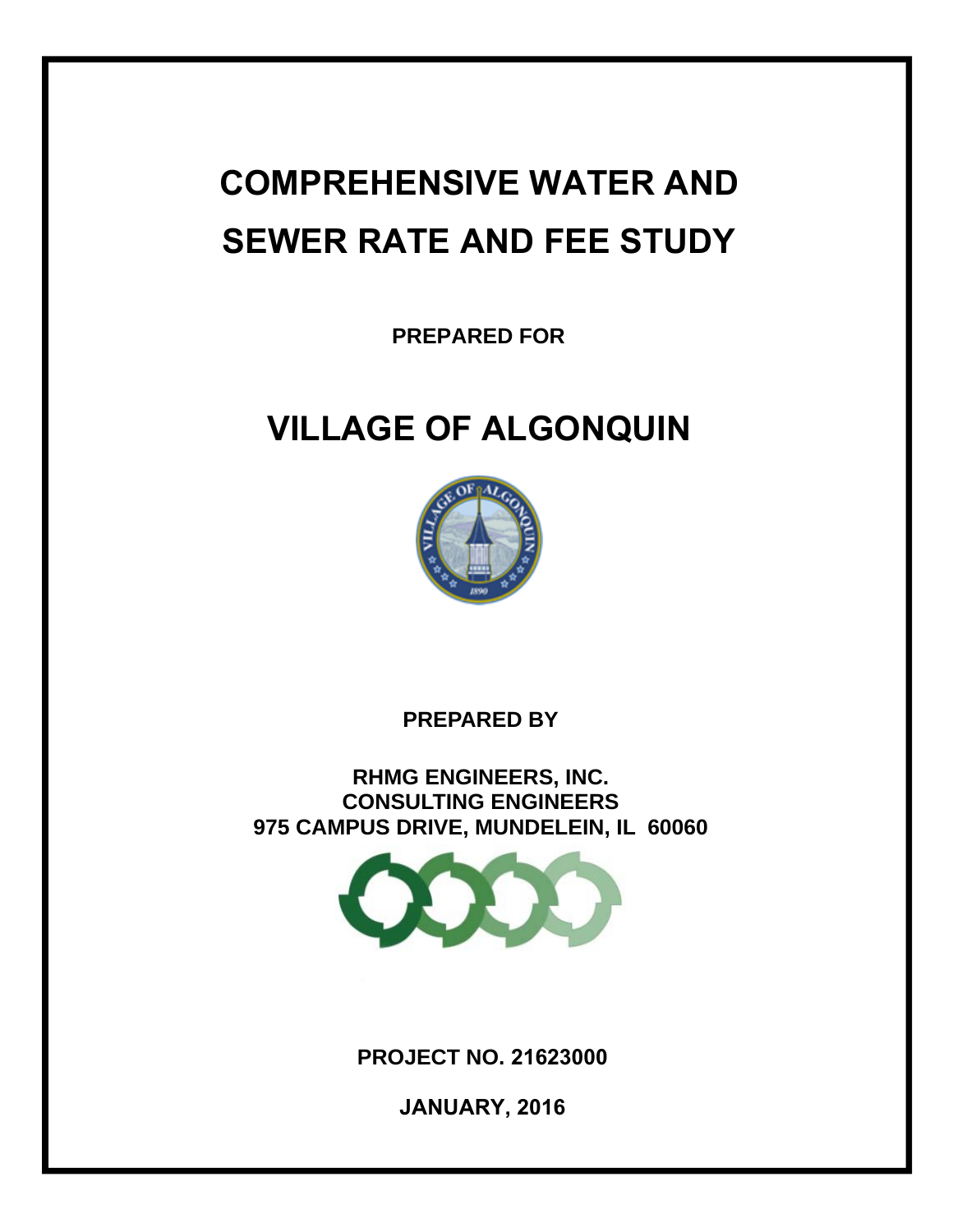



## **Section I Executive Summary**

### **General**

RHMG was retained by the Village of Algonquin to review the water and sewer user charges and tap-on fees currently assessed by the Village. User charges must 1) insure that sufficient revenues are collected to meet system needs and 2) equitably distribute the cost of service among all customers.

Modifications to the Village user charges are necessary due to reduced system revenues and increased costs. The Village has implemented a very successful water conservation program to reduce the pressures on the area's limited groundwater supply and the Village's infrastructure. As a result of this program, water consumption has markedly decreased in the Village. This decrease in water consumption resulted in water sales dropping by more than \$300,000 over budgeted projections last year. In addition, slowdown in area development has resulted in reduced tap-on fee revenues. State funding of Village programs have also been reduced, and the Village's home rule tax revenue of approximately \$1,000,000 per year has been diverted from the Water and Sewer Fund to the Village's road fund.

At the same time as water revenues decrease, the Village's infrastructure continues to age, requiring increased maintenance and replacement. Addressing rehabilitation of aging underground infrastructure will require increased funding levels to its annual maintenance program. Rehabilitation of the Village's watermains will require estimated funding of \$750,000 per year. Collection system and lift station rehabilitation is also needed at an estimated cost of \$1,480,000 per year. In addition to the above, projects for repairs, rehabilitation, and expansion of existing water supply, treatment, and storage facilities and wastewater treatment facilities totaling approximately \$22,800,000 are proposed for FY 16/17 through FY 21/22.

Adjustment of the Village's existing rates is necessary to make up for current revenue shortages and address reasonable goals for continued system operation, maintenance, repair, and replacement.

### **Funding Mechanisms**

Operation of the Village of Algonquin's water and sewer utilities is financed via two separate funds:

- Water and Sewer Operating Fund
- Water and Sewer Improvement and Construction Fund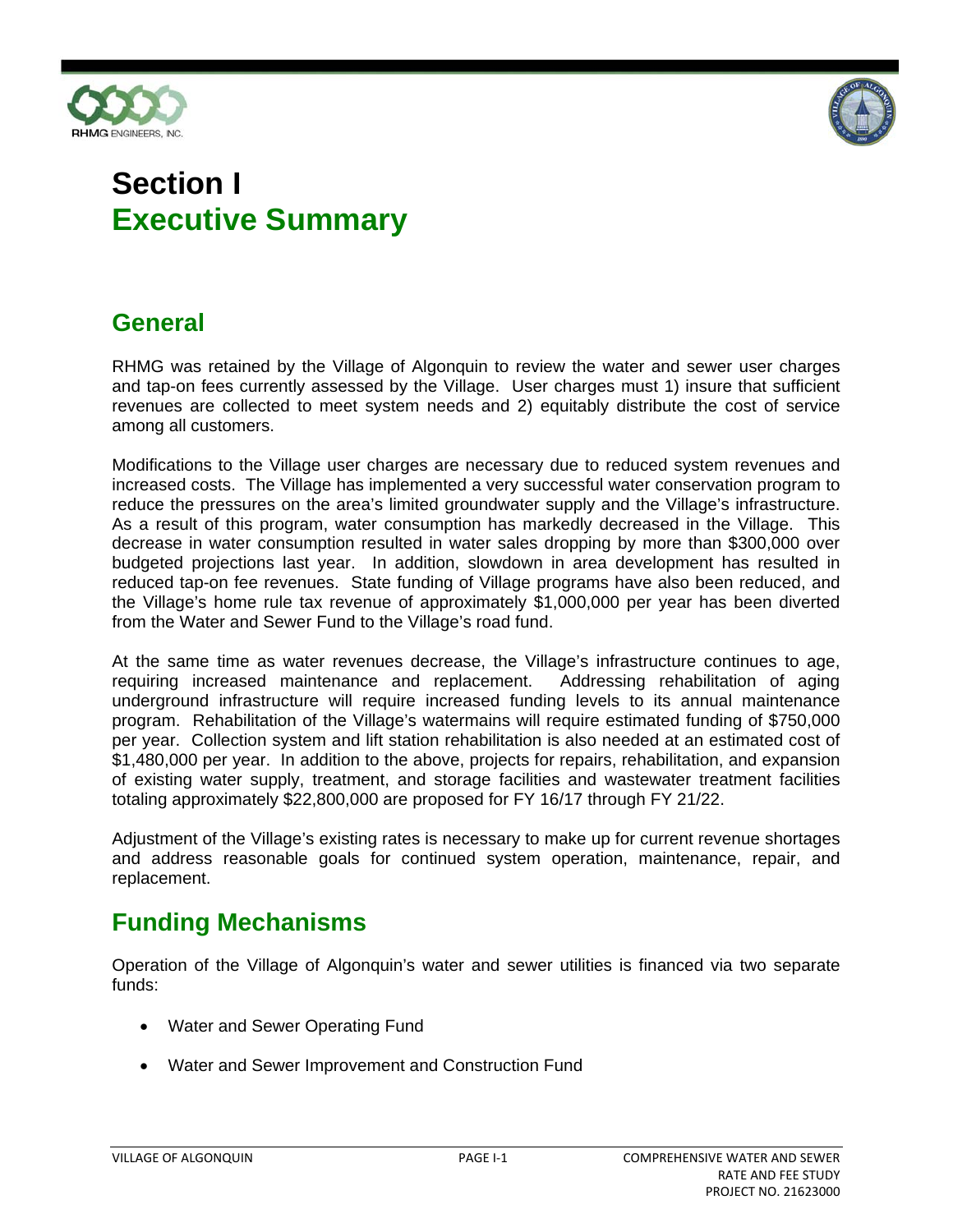



The Water and Sewer Operating Fund is a separate enterprise account that does not receive any tax income. Its revenue is derived from the use of the Village's water and sewer services via user charges.

The Village's Water and Sewer Improvement and Construction Fund provides for the construction of improvements to the Village water and sewer distribution and infrastructure. The Water and Sewer Improvement and Construction Fund is currently financed solely from water and sewer tap-on fees and interest on fund balances. Until FY 14/15, the fund also benefited from home rule sales tax revenue.

### **Existing User Charges**

The Village of Algonquin uses a uniform volume rate structure for both water and sewer charges. Charges are based upon metered water usage. The Village currently assesses its customers the following user charges:

### **Table I-1 Village of Algonquin Existing User Charges**

| <b>Service</b>                     | <b>Existing User Charge</b> |
|------------------------------------|-----------------------------|
| <b>Water Only</b>                  | \$4.00 per 1,000 gallons    |
| <b>Sanitary Sewer Only</b>         | \$3.81 per 1,000 gallons    |
| <b>Combined Water and Sanitary</b> | \$7.81 per 1,000 gallons    |
| Sewer                              |                             |

To encourage water conservation, the Village also employs surcharge rates for the summer months for high residential water users. During the months of June, July, and August, consumption charges are increased to three times the above rates for water usage above 18,000 gallons per month. In addition to the above, customers located outside of the Village limits are assessed a higher rate for water and sewer service.

An analysis of the Village's projected operating costs and revenues was performed. Current user charges are insufficient to provide the necessary revenue for the Village's Water and Sewer Operating Fund. A rate increase is recommended to provide adequate revenues for system operation over the next six years.

### **Water and Sewer Construction and Improvement Fund**

As part of this study, Village staff updated its capital improvements plan for its water and sewer facilities. Significant capital improvements to the water and sewer system are required in the next six years. Approximately \$10,700,000 in improvements to the Village's water supply, treatment, and storage facilities are proposed for FY 16/17 through FY 21/22. Approximately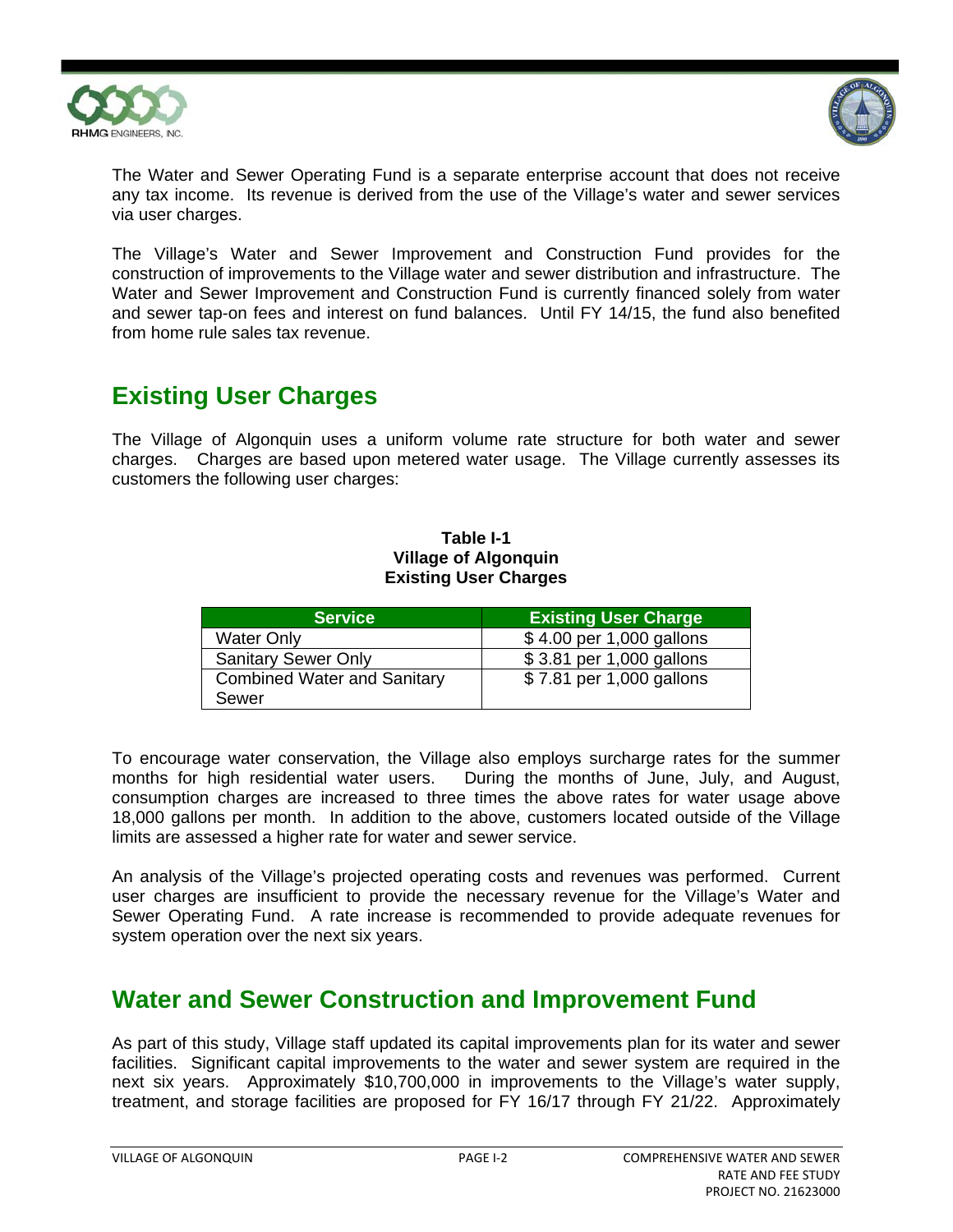



\$12,100,000 in improvements to the wastewater treatment facilities are proposed for FY 16/17 through FY 21/22. (In addition to these projects, annual watermain and sewer collection system repairs described previously are also proposed.)

Existing fund reserves and future tap-on fees are insufficient to finance the proposed capital improvement projects. Financing of projects in the Water and Sewer Improvement and Construction fund considered a combination of utilization of existing fund balances, user charges (in the form of a replacement charge), new debt service (IEPA loan funding), and/or a new Village sales tax.

### **User Charge Development**

User charge development considers the equitable distribution of water and sewer system operating and capital costs among system users. In general, the iterative process used in developing user charges was as follows:

- 1. Project annual billed water consumption and number of customers.
- 2. Project annual expenses for the Water and Sewer Operating Fund and the Water and Sewer Improvement and Construction Fund.
- 3. Estimate revenues from sources other than user charges (e.g. interest, tap-on fees, sales taxes, etc.)
- 4. Consider utilization of existing fund reserves.
- 5. Calculate revenue requirements that must be recovered from user charges.
- 6. Allocate user charge revenue requirements on a per 1,000 gallon basis (Alternate Nos. 1, 2, or 7) or a fixed charge (per customer) plus a per 1,000 gallon basis (Alternate Nos. 3, 4, 5, 6, and 8).
- 7. Examine fund balances and determine any new debt service needs.
- 8. Evaluate impact of rates on customers
- 9. Recommend final rates

### **User Charge Alternates**

Eight alternates for user charges for the Village of Algonquin were examined as discussed in Section VI of the report. Table I-2 provides a summary of the eight alternate rate structures presented for consideration as part of this user charge study. Detailed calculations for each user charge alternate are also included in the appendices. Summaries of the alternates examined are included on the pages following Table I-2.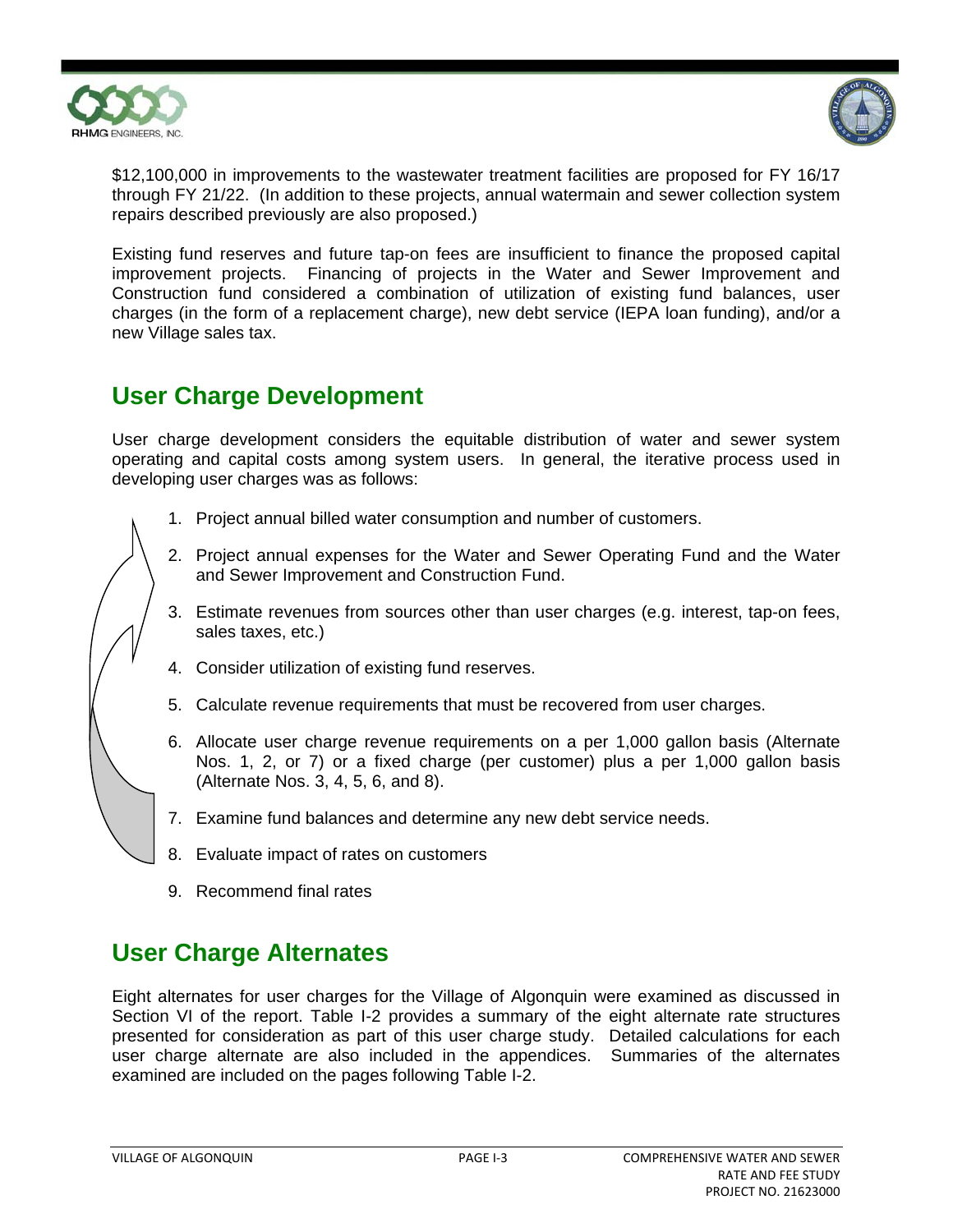

**Table I‐2 Rate Summary and Projected Monthly Cost (Page 1 of 2)**

|                                                            |                     |                                                                      |                                                                            |                                                                                  |                                                                                                                                                                 | <b>Rate Summary</b>                                                                                                                                         |                                                                                                                       |                                                                                                                                                                                                                                      |                                                                                                                                                                                                                           |                                                                                                                                                                                                                                                                                                                            |
|------------------------------------------------------------|---------------------|----------------------------------------------------------------------|----------------------------------------------------------------------------|----------------------------------------------------------------------------------|-----------------------------------------------------------------------------------------------------------------------------------------------------------------|-------------------------------------------------------------------------------------------------------------------------------------------------------------|-----------------------------------------------------------------------------------------------------------------------|--------------------------------------------------------------------------------------------------------------------------------------------------------------------------------------------------------------------------------------|---------------------------------------------------------------------------------------------------------------------------------------------------------------------------------------------------------------------------|----------------------------------------------------------------------------------------------------------------------------------------------------------------------------------------------------------------------------------------------------------------------------------------------------------------------------|
|                                                            | <b>Current</b>      | Year                                                                 | Alternate No. 1 (Uniform Rate,<br><b>Replacement Fund, Sales Tax Used)</b> | Alternate No. 2 (Uniform Rate,<br><b>Replacement Fund, No Sales Tax</b><br>Used) | <b>Alternate No. 3 (Billing Fee Plus</b><br><b>Consumption Charge, Replacement</b><br><b>Fund, Sales Tax Used, Optional</b><br><b>Meter Replacement Charge)</b> | <b>Alternate No. 4 (Billing Fee Plus</b><br><b>Consumption Charge, Replacement</b><br>Fund, No Sales Tax Used, Optional<br><b>Meter Replacement Charge)</b> | <b>Alternate No. 5 (Fixed Fee Plus</b><br><b>Consumption Charge, Replacement</b><br><b>Fund, Sales Tax Used)</b>      | <b>Alternate No. 6 (Fixed Fee Plus</b><br><b>Consumption Charge, Modified</b><br><b>Replacement Fund, Modified Water</b><br>and Sewer Annual Rehab, No Sales Tax<br><b>Used, Relative Uniform Annual</b><br><b>Percent Increase)</b> | Alternate No. 7 (Modification of Alt.<br>2. Uniform Rate. Modified<br><b>Replacement Fund, Modified Water</b><br>and Sewer Annual Rehab, No Sales<br><b>Tax Used, Relative Uniform Annual</b><br><b>Percent Increase)</b> | <b>RECOMMENDED ALTERNATE</b><br><b>Alternate No. 8 (Modification of</b><br>Alternate No. 6, Fixed Fee Plus<br><b>Consumption Charge, Replacement</b><br>Fund, Modified Water and Sewer<br><b>Annual Rehab, No Sales Tax Used,</b><br><b>Increased Fixed Fees, Higher Initial</b><br><b>Recovery of Operating Deficits)</b> |
| <b>Water Consumption</b>                                   | \$4.00 per 1000 gal | FY 16/17                                                             | \$4.87 per 1000 gal                                                        | \$5.39 per 1000 gal                                                              | \$4.67 per 1000 gal                                                                                                                                             | \$5.19 per 1000 gal                                                                                                                                         | \$4.32 per 1000 gal                                                                                                   | \$4.04 per 1000 gal                                                                                                                                                                                                                  | \$4.57 per 1000 gal                                                                                                                                                                                                       | \$4.00 per 1000 gal                                                                                                                                                                                                                                                                                                        |
| Charge                                                     |                     | FY 17/18                                                             | \$5.58 per 1000 gal                                                        | \$6.15 per 1000 gal                                                              | \$5.37 per 1000 gal                                                                                                                                             | \$5.94 per 1000 gal                                                                                                                                         | \$5.01 per 1000 gal                                                                                                   | \$4.66 per 1000 gal                                                                                                                                                                                                                  | \$5.21 per 1000 gal                                                                                                                                                                                                       | \$4.57 per 1000 gal                                                                                                                                                                                                                                                                                                        |
|                                                            |                     | FY 18/19                                                             | \$6.25 per 1000 gal                                                        | \$6.83 per 1000 gal                                                              | \$6.03 per 1000 gal                                                                                                                                             | \$6.61 per 1000 gal                                                                                                                                         | \$5.67 per 1000 gal                                                                                                   | \$5.40 per 1000 gal                                                                                                                                                                                                                  | \$5.96 per 1000 gal                                                                                                                                                                                                       | \$5.18 per 1000 gal                                                                                                                                                                                                                                                                                                        |
|                                                            |                     | FY 19/20                                                             | \$6.79 per 1000 gal                                                        | \$7.36 per 1000 gal                                                              | \$6.56 per 1000 gal                                                                                                                                             | \$7.13 per 1000 gal                                                                                                                                         | \$6.19 per 1000 gal                                                                                                   | \$6.21 per 1000 gal                                                                                                                                                                                                                  | \$6.79 per 1000 gal                                                                                                                                                                                                       | \$5.81 per 1000 gal                                                                                                                                                                                                                                                                                                        |
|                                                            |                     | FY 20/21                                                             | \$7.23 per 1000 gal                                                        | \$7.81 per 1000 gal                                                              | \$7.00 per 1000 gal                                                                                                                                             | \$7.58 per 1000 gal                                                                                                                                         | \$6.62 per 1000 gal                                                                                                   | \$7.12 per 1000 gal                                                                                                                                                                                                                  | \$7.71 per 1000 gal                                                                                                                                                                                                       | \$6.52 per 1000 gal                                                                                                                                                                                                                                                                                                        |
|                                                            |                     | FY 21/22                                                             | \$7.57 per 1000 gal                                                        | \$8.15 per 1000 gal                                                              | \$7.33 per 1000 gal                                                                                                                                             | \$7.91 per 1000 gal                                                                                                                                         | \$6.94 per 1000 gal                                                                                                   | \$7.99 per 1000 gal                                                                                                                                                                                                                  | \$8.60 per 1000 gal                                                                                                                                                                                                       | \$7.30 per 1000 gal                                                                                                                                                                                                                                                                                                        |
| Sewer Consumption                                          | \$3.81 per 1000 gal | FY 16/17                                                             | \$4.61 per 1000 gal                                                        | \$5.33 per 1000 gal                                                              | \$4.40 per 1000 gal                                                                                                                                             | \$5.12 per 1000 gal                                                                                                                                         | \$4.03 per 1000 gal                                                                                                   | \$4.05 per 1000 gal                                                                                                                                                                                                                  | \$4.61 per 1000 gal                                                                                                                                                                                                       | \$4.08 per 1000 gal                                                                                                                                                                                                                                                                                                        |
| Charge                                                     |                     | FY 17/18                                                             | \$5.54 per 1000 gal                                                        | \$6.40 per 1000 gal                                                              | \$5.33 per 1000 gal                                                                                                                                             | \$6.19 per 1000 gal                                                                                                                                         | \$4.95 per 1000 gal                                                                                                   | \$5.01 per 1000 gal                                                                                                                                                                                                                  | \$5.59 per 1000 gal                                                                                                                                                                                                       | \$5.03 per 1000 gal                                                                                                                                                                                                                                                                                                        |
|                                                            |                     | FY 18/19                                                             | \$6.78 per 1000 gal                                                        | \$7.64 per 1000 gal                                                              | \$6.56 per 1000 gal                                                                                                                                             | \$7.42 per 1000 gal                                                                                                                                         | \$6.17 per 1000 gal                                                                                                   | \$6.17 per 1000 gal                                                                                                                                                                                                                  | \$6.76 per 1000 gal                                                                                                                                                                                                       | \$6.17 per 1000 gal                                                                                                                                                                                                                                                                                                        |
|                                                            |                     | FY 19/20                                                             |                                                                            |                                                                                  |                                                                                                                                                                 | \$8.59 per 1000 gal                                                                                                                                         | \$7.33 per 1000 gal                                                                                                   |                                                                                                                                                                                                                                      |                                                                                                                                                                                                                           |                                                                                                                                                                                                                                                                                                                            |
|                                                            |                     |                                                                      | \$7.95 per 1000 gal                                                        | \$8.81 per 1000 gal                                                              | \$7.73 per 1000 gal                                                                                                                                             |                                                                                                                                                             |                                                                                                                       | \$7.61 per 1000 gal                                                                                                                                                                                                                  | \$8.21 per 1000 gal                                                                                                                                                                                                       | \$7.54 per 1000 gal                                                                                                                                                                                                                                                                                                        |
|                                                            |                     | FY 20/21                                                             | \$8.70 per 1000 gal                                                        | \$9.57 per 1000 gal                                                              | \$8.47 per 1000 gal                                                                                                                                             | \$9.34 per 1000 gal                                                                                                                                         | \$8.06 per 1000 gal                                                                                                   | \$9.23 per 1000 gal                                                                                                                                                                                                                  | \$9.85 per 1000 gal                                                                                                                                                                                                       | \$8.74 per 1000 gal                                                                                                                                                                                                                                                                                                        |
|                                                            |                     | FY 21/22                                                             | \$9.62 per 1000 gal                                                        | \$10.49 per 1000 gal                                                             | \$9.38 per 1000 gal                                                                                                                                             | \$10.25 per 1000 gal                                                                                                                                        | \$8.96 per 1000 gal                                                                                                   | \$10.27 per 1000 gal                                                                                                                                                                                                                 | \$10.91 per 1000 gal                                                                                                                                                                                                      | \$9.64 per 1000 gal                                                                                                                                                                                                                                                                                                        |
| <b>Total Water Plus Sewer</b><br><b>Consumption Charge</b> | \$7.81 per 1000 gal | FY 16/17                                                             | $59.48$ per 1000 gal                                                       | \$10.72 per 1000 gal                                                             | \$9.07 per 1000 gal                                                                                                                                             | \$10.31 per 1000 gal                                                                                                                                        | \$8.35 per 1000 gal                                                                                                   | \$8.09 per 1000 gal                                                                                                                                                                                                                  | \$9.18 per 1000 gal                                                                                                                                                                                                       | \$8.08 per 1000 gal                                                                                                                                                                                                                                                                                                        |
|                                                            |                     | FY 17/18                                                             | \$11.12 per 1000 gal                                                       | \$12.55 per 1000 gal                                                             | \$10.70 per 1000 gal                                                                                                                                            | \$12.13 per 1000 gal                                                                                                                                        | \$9.96 per 1000 gal                                                                                                   | \$9.67 per 1000 gal                                                                                                                                                                                                                  | \$10.80 per 1000 gal                                                                                                                                                                                                      | \$9.60 per 1000 gal                                                                                                                                                                                                                                                                                                        |
|                                                            |                     | FY 18/19                                                             | \$13.03 per 1000 gal                                                       | \$14.47 per 1000 gal                                                             | \$12.59 per 1000 gal                                                                                                                                            | \$14.03 per 1000 gal                                                                                                                                        | \$11.84 per 1000 gal                                                                                                  | \$11.57 per 1000 gal                                                                                                                                                                                                                 | \$12.72 per 1000 gal                                                                                                                                                                                                      | \$11.35 per 1000 gal                                                                                                                                                                                                                                                                                                       |
|                                                            |                     | FY 19/20                                                             | \$14.74 per 1000 gal                                                       | \$16.17 per 1000 gal                                                             | \$14.29 per 1000 gal                                                                                                                                            | \$15.72 per 1000 gal                                                                                                                                        | \$13.52 per 1000 gal                                                                                                  | \$13.82 per 1000 gal                                                                                                                                                                                                                 | \$15.00 per 1000 gal                                                                                                                                                                                                      | \$13.35 per 1000 gal                                                                                                                                                                                                                                                                                                       |
|                                                            |                     | FY 20/21                                                             | \$15.93 per 1000 gal                                                       | \$17.38 per 1000 gal                                                             | \$15.47 per 1000 gal                                                                                                                                            | \$16.92 per 1000 gal                                                                                                                                        | \$14.68 per 1000 gal                                                                                                  | \$16.35 per 1000 gal                                                                                                                                                                                                                 | \$17.56 per 1000 gal                                                                                                                                                                                                      | \$15.26 per 1000 gal                                                                                                                                                                                                                                                                                                       |
|                                                            |                     | FY 21/22                                                             | \$17.19 per 1000 gal                                                       | \$18.64 per 1000 gal                                                             | \$16.71 per 1000 gal                                                                                                                                            | \$18.16 per 1000 gal                                                                                                                                        | \$15.90 per 1000 gal                                                                                                  | \$18.26 per 1000 gal                                                                                                                                                                                                                 | \$19.51 per 1000 gal                                                                                                                                                                                                      | \$16.94 per 1000 gal                                                                                                                                                                                                                                                                                                       |
| <b>Billing Fee</b>                                         | \$0.00 per month    |                                                                      | \$0.00 per month                                                           | \$0.00 per month                                                                 | \$2.50 per month                                                                                                                                                | \$2.50 per month                                                                                                                                            |                                                                                                                       |                                                                                                                                                                                                                                      |                                                                                                                                                                                                                           |                                                                                                                                                                                                                                                                                                                            |
| Billing Fee Rebate for E-<br>Payments                      | \$0.00 per month    |                                                                      | \$0.00 per month                                                           | \$0.00 per month                                                                 | \$1.50 per month                                                                                                                                                | \$1.50 per month                                                                                                                                            |                                                                                                                       | \$2.00 per month                                                                                                                                                                                                                     |                                                                                                                                                                                                                           | $$1.00$ per month                                                                                                                                                                                                                                                                                                          |
| <b>Optional Meter</b><br><b>Replacement Charge</b>         |                     |                                                                      |                                                                            |                                                                                  | Meter<br>Monthly Replacement Fee<br>Size                                                                                                                        | Meter<br>Monthly Replacement Fee<br>Size                                                                                                                    |                                                                                                                       |                                                                                                                                                                                                                                      |                                                                                                                                                                                                                           |                                                                                                                                                                                                                                                                                                                            |
|                                                            |                     |                                                                      |                                                                            |                                                                                  | 3/4"<br>\$2.10 per month                                                                                                                                        | 3/4"<br>\$2.10 per month                                                                                                                                    |                                                                                                                       |                                                                                                                                                                                                                                      |                                                                                                                                                                                                                           |                                                                                                                                                                                                                                                                                                                            |
|                                                            |                     |                                                                      |                                                                            |                                                                                  | 1"<br>\$2.40 per month                                                                                                                                          | 1"<br>\$2.40 per month                                                                                                                                      |                                                                                                                       |                                                                                                                                                                                                                                      |                                                                                                                                                                                                                           |                                                                                                                                                                                                                                                                                                                            |
|                                                            |                     |                                                                      |                                                                            |                                                                                  | \$4.70 per month<br>$1 - 1/2"$                                                                                                                                  | \$4.70 per month<br>$1 - 1/2"$                                                                                                                              |                                                                                                                       |                                                                                                                                                                                                                                      |                                                                                                                                                                                                                           |                                                                                                                                                                                                                                                                                                                            |
|                                                            |                     |                                                                      |                                                                            |                                                                                  | \$8.50 per month<br>2"                                                                                                                                          | \$8.50 per month<br>2"                                                                                                                                      |                                                                                                                       |                                                                                                                                                                                                                                      |                                                                                                                                                                                                                           |                                                                                                                                                                                                                                                                                                                            |
|                                                            |                     |                                                                      |                                                                            |                                                                                  | 3"<br>\$11.80 per month                                                                                                                                         | 3"<br>\$11.80 per month                                                                                                                                     |                                                                                                                       |                                                                                                                                                                                                                                      |                                                                                                                                                                                                                           |                                                                                                                                                                                                                                                                                                                            |
|                                                            |                     |                                                                      |                                                                            |                                                                                  | \$19.40 per month<br>4"                                                                                                                                         | \$19.40 per month<br>4"                                                                                                                                     |                                                                                                                       |                                                                                                                                                                                                                                      |                                                                                                                                                                                                                           |                                                                                                                                                                                                                                                                                                                            |
|                                                            |                     |                                                                      |                                                                            |                                                                                  | 6"<br>\$31.00 per month                                                                                                                                         | 6"<br>\$31.00 per month                                                                                                                                     |                                                                                                                       |                                                                                                                                                                                                                                      |                                                                                                                                                                                                                           |                                                                                                                                                                                                                                                                                                                            |
| Fixed Monthly Fee (Water                                   | Not Applicable      | FY 16/17<br>FY 17/18<br>FY 18/19<br>FY 19/20<br>FY 20/21<br>FY 21/22 | Not Applicable                                                             | Not Applicable                                                                   | See Above for Monthly Billing Fee See Above for Monthly Billing Fee                                                                                             |                                                                                                                                                             | \$2.94 per month<br>\$3.02 per month<br>\$3.09 per month<br>\$3.17 per month<br>\$3.25 per month<br>\$3.33 per month  | \$2.94 per month<br>\$3.02 per month<br>\$3.09 per month<br>\$3.17 per month<br>\$3.25 per month<br>\$3.33 per month                                                                                                                 | Not Applicable                                                                                                                                                                                                            | $$5.00$ per month<br>$$5.00$ per month<br>\$5.00 per month<br>\$5.00 per month<br>\$5.00 per month<br>\$5.00 per month                                                                                                                                                                                                     |
| Fixed Monthly Fee (Sewer)                                  | Not Applicable      | FY 16/17<br>FY 17/18<br>FY 18/19<br>FY 19/20<br>FY 20/21<br>FY 21/22 | Not Applicable                                                             | Not Applicable                                                                   | See Above for Monthly Billing Fee See Above for Monthly Billing Fee                                                                                             |                                                                                                                                                             | \$3.09 per month<br>\$3.17 per month<br>$$3.25$ per month<br>\$3.33 per month<br>\$3.41 per month<br>\$3.50 per month | \$3.09 per month<br>\$3.17 per month<br>\$3.25 per month<br>\$3.33 per month<br>$$3.41$ per month<br>\$3.50 per month                                                                                                                | Not Applicable                                                                                                                                                                                                            | \$5.00 per month<br>\$5.00 per month<br>\$5.00 per month<br>\$5.00 per month<br>\$5.00 per month<br>\$5.00 per month                                                                                                                                                                                                       |

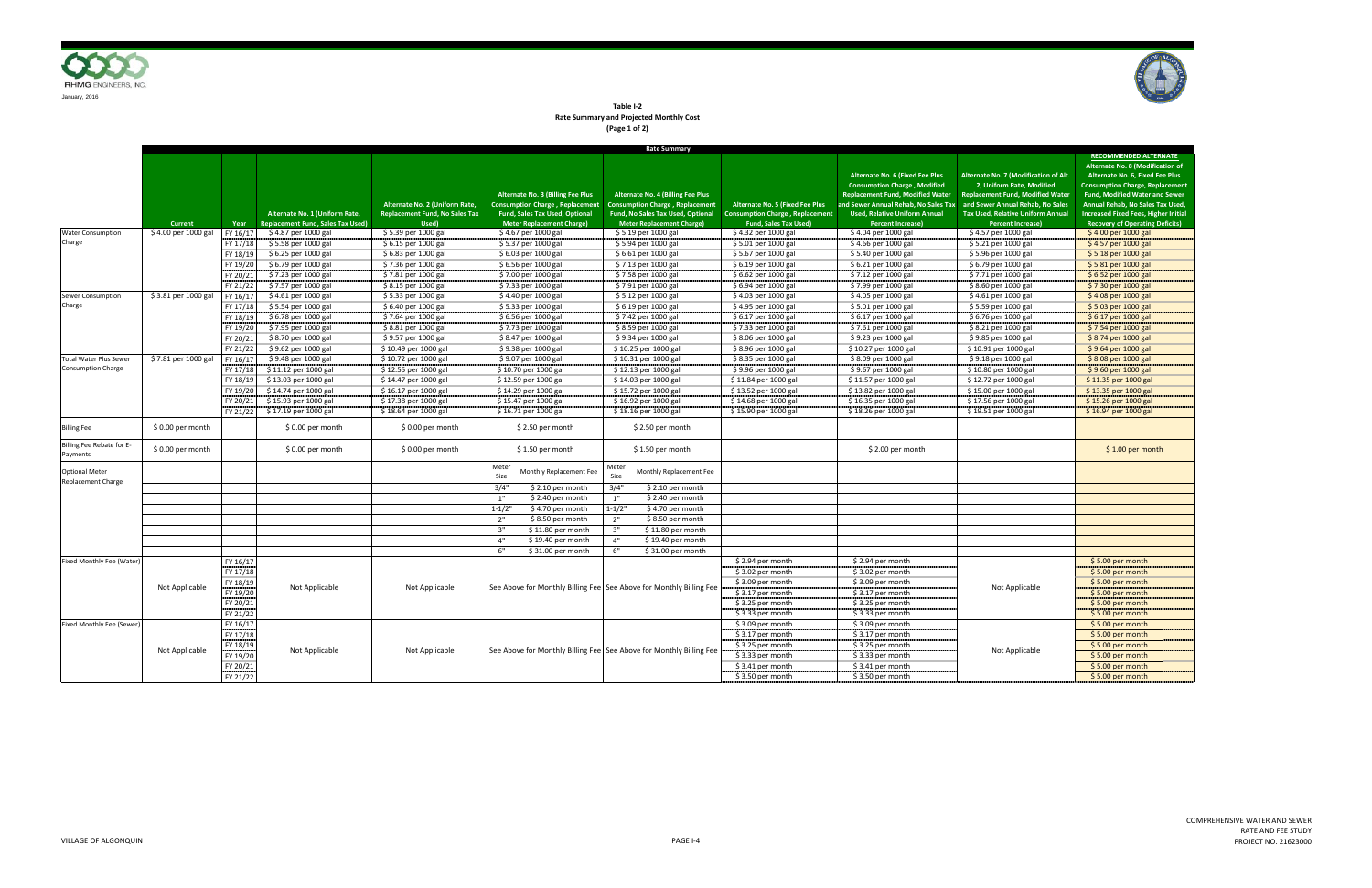

|                       |                            |                |  |         |                    |                        |                 |                          |                   |                              |         |       |                                           |         |                                        |         |                   | <b>Estimated Residential Monthly Bill for Varying Usage</b>             |        |                            |                        |                   |         |                                                                             |         |                   |       |                   |                            |         |         |         |                 |                   |  |                                   |                                                                 |
|-----------------------|----------------------------|----------------|--|---------|--------------------|------------------------|-----------------|--------------------------|-------------------|------------------------------|---------|-------|-------------------------------------------|---------|----------------------------------------|---------|-------------------|-------------------------------------------------------------------------|--------|----------------------------|------------------------|-------------------|---------|-----------------------------------------------------------------------------|---------|-------------------|-------|-------------------|----------------------------|---------|---------|---------|-----------------|-------------------|--|-----------------------------------|-----------------------------------------------------------------|
|                       |                            |                |  |         |                    |                        |                 |                          |                   |                              |         |       |                                           |         |                                        |         |                   |                                                                         |        |                            | FY 2016/2017           |                   |         |                                                                             |         |                   |       |                   |                            |         |         |         |                 |                   |  |                                   |                                                                 |
|                       |                            |                |  |         |                    |                        |                 |                          |                   |                              |         |       |                                           |         |                                        |         |                   | Alternate No. 3 (Excluding Optional Alternate No. 4 (Excluding Optional |        |                            |                        |                   |         |                                                                             |         |                   |       |                   |                            |         |         |         |                 |                   |  |                                   |                                                                 |
|                       |                            |                |  |         |                    |                        |                 |                          |                   |                              |         |       |                                           |         |                                        |         |                   | Meter Replacement Charge and E- Meter Replacement Charge and E-Pay      |        |                            |                        |                   |         | Alternate No. 6 (Excluding E-Billing   Alternate No. 6 (Including E-Billing |         |                   |       |                   |                            |         |         |         |                 |                   |  |                                   | <b>Alternate No. 8 (Including E-Billing</b>                     |
|                       |                            | <b>Current</b> |  |         |                    | <b>Alternate No. 1</b> |                 |                          |                   | <b>Alternate No. 2</b>       |         |       | Pay Rebate)                               |         |                                        |         | Rebate)           |                                                                         |        |                            | <b>Alternate No. 5</b> |                   |         |                                                                             | Rebate) |                   |       |                   | Rebate)                    |         |         |         | Alternate No. 7 |                   |  | Rebate)                           |                                                                 |
| Usage (gallons/month) | 3,000 6,000 10,000         |                |  |         | 3,000 6,000 10,000 |                        |                 | Percent<br><b>Change</b> | 3,000             | $\sim$ 1 6,000 10,000 Change | Percent | 3,000 | $\sim$ 0.000 $\Big  10,000 \Big $ Change* | Percent | 3,000                                  | 6,000   |                   | Percent<br>$\sim$ 10,000 Change                                         | 13,000 |                            | $6,000$ 10,000         | Percent<br>Change | 3,000   | 6,000                                                                       | 10,000  | Percent<br>Change | 3,000 |                   | 6,000 10,000               | Percent | 3,000   |         | 6,000 10,000    | Percent<br>Change |  |                                   | Percent<br>$\frac{1}{2}$ 3,000 6,000 10,000 Change <sup>*</sup> |
| Water Bill (\$/month) | $$12.00$ $$24.00$ $$40.00$ |                |  | \$14.61 |                    |                        | \$29.22 \$48.70 |                          | $$16.17$ $$32.34$ | \$53.90                      | 35%     |       | $$15.26$ $$29.27$ $$47.95$                | 22%     | \$16.82                                | \$32.39 | \$53.15           |                                                                         |        | $$15.90$ $$28.86$ $$46.14$ |                        | 20%               | \$15.06 | $$27.18$ $$43.34$                                                           |         | 13%               |       |                   | $$14.06$ $$26.18$ $$42.34$ |         | \$13.71 |         | \$27.42 \$45.70 |                   |  | 14%   \$16.50   \$28.50   \$44.50 | 19%                                                             |
| Sewer Bill (\$/month) | $$11.43$ $$22.86$ $$38.10$ |                |  | \$13.83 |                    |                        |                 |                          |                   |                              |         |       |                                           | 21%     |                                        |         |                   |                                                                         |        |                            |                        | 19%               |         |                                                                             | \$43.39 | 200 <sub>6</sub>  |       | $$14.24$ $$26.39$ | \$42.39                    |         | \$13.83 | \$27.66 | \$46.10         |                   |  | $\zeta$ 45 30                     | 27%                                                             |
| Total (\$/month)      | $$23.43$ $$46.86$ $$78.10$ |                |  | \$28.44 |                    |                        | \$56.88 \$94.80 |                          |                   | $$32.16$ $$64.32$ $$107.20$  |         |       |                                           |         | $$29.71$ $$56.92$ $$93.20$ 21% \$33.43 |         | $$64.36$ \$105.60 |                                                                         | 53108  |                            | $556.13$ \$89.53       | 20%               |         | $$30.30$ $$54.57$ $$86.73$                                                  |         | 16%               |       |                   | S28.30 S52.57 S84.73       |         | \$27.54 |         |                 |                   |  |                                   | $\frac{1}{2}$ \$55.08 \$91.80 18% \$33.24 \$57.48 \$89.80 23%   |

|                       |       |       |                                                                                                                                                                                                                                                                                                                |         |                        |     |                                 |                            |                                                                                                    |         |         |                                                                                                                                                          |                           |  | FY 2017/2018                  |     |         |                 |         |  |                                                                                                                                                                                                           |  |                                                                                          |                   |         |                                                                                                               |
|-----------------------|-------|-------|----------------------------------------------------------------------------------------------------------------------------------------------------------------------------------------------------------------------------------------------------------------------------------------------------------------|---------|------------------------|-----|---------------------------------|----------------------------|----------------------------------------------------------------------------------------------------|---------|---------|----------------------------------------------------------------------------------------------------------------------------------------------------------|---------------------------|--|-------------------------------|-----|---------|-----------------|---------|--|-----------------------------------------------------------------------------------------------------------------------------------------------------------------------------------------------------------|--|------------------------------------------------------------------------------------------|-------------------|---------|---------------------------------------------------------------------------------------------------------------|
|                       |       |       | Alternate No. 1                                                                                                                                                                                                                                                                                                |         | <b>Alternate No. 2</b> |     |                                 | Pay Rebate)                |                                                                                                    |         |         | Alternate No. 3 (Excluding Optional Alternate No. 4 (Excluding Optional<br>Meter Replacement Charge and E- Meter Replacement Charge and E-Pay<br>Rebate) |                           |  | <b>Alternate No. 5</b>        |     |         |                 | Rebate) |  | Alternate No. 6 (Excluding E-Billing   Alternate No. 6 (Including E-Billing<br>Rebate)                                                                                                                    |  | <b>Alternate No. 7</b>                                                                   |                   | Rebate) | Alternate No. 8 (Including E-Billing                                                                          |
| Usage (gallons/month) | 3,000 | 6,000 | $-1$ 10.000 $\left[\begin{array}{cc} \text{Percent} \\ \text{5,000} \end{array}\right]$ 3,000 $\left[\begin{array}{cc} 6,000 \\ 0.000 \end{array}\right]$ 10,000 $\left[\begin{array}{cc} 1,0,000 \\ \text{Change} \end{array}\right]$ 3,000 $\left[\begin{array}{cc} 3,000 & \text{if } 0 \end{array}\right]$ |         |                        |     |                                 |                            | $\begin{array}{ c c c c c c } \hline 3,000 & 6,000 & 10,000 & \text{Change*} \ \hline \end{array}$ |         |         |                                                                                                                                                          | Percent $3,000$   $6,000$ |  | $\sim$ 000   10,000   Change* |     |         |                 |         |  | $\begin{array}{ c c c c c c } \hline 3,000 & 6,000 & 10,000 & \text{Change*} \hline \end{array}$                                                                                                          |  | $\begin{array}{ c c c c c c } \hline 3,000 & 6,000 & 10,000 & \text{Change} \end{array}$ |                   |         | Percent<br>$\begin{array}{ c c c c c c } \hline 3,000 & 6,000 & 10,000 & \text{Change*} \ \hline \end{array}$ |
| Water Bill (\$/month) |       |       |                                                                                                                                                                                                                                                                                                                | \$18.45 |                        | 14% |                                 | $$17.36$ $$33.47$ $$54.95$ | 14%                                                                                                | \$19.07 |         | \$60.65                                                                                                                                                  | 14%                       |  | $$18.05$ $$33.08$ $$53.12$    | 15% | \$17.00 |                 | \$49.62 |  | 14% \$16.00 \$29.98 \$48.62 15%                                                                                                                                                                           |  | $$15.63$ $$31.26$ $$52.10$                                                               | $$18.21$ $$31.92$ |         |                                                                                                               |
| Sewer Bill (\$/month) |       |       | $\vert$ \$16.62   \$33.24   \$55.40   20%   \$19.20   \$38.40   \$64.00                                                                                                                                                                                                                                        |         |                        |     | 20%   \$17.24 \$33.23   \$54.55 |                            | 20%                                                                                                | \$19.82 | \$38.39 | \$63.15                                                                                                                                                  |                           |  | \$18.02 \$32.87 \$52.67       | 21% | \$18.20 | \$33.23 \$53.27 |         |  | 21%   \$17.20   \$32.23   \$52.27   22%   \$16.77   \$33.54   \$55.90                                                                                                                                     |  |                                                                                          |                   |         |                                                                                                               |
| Total (\$/month)      |       |       | $\frac{1}{2}$ \$33.36 \$66.72 \$111.20 17% \$37.65 \$75.30 \$125.50                                                                                                                                                                                                                                            |         |                        |     |                                 |                            |                                                                                                    |         |         | 17%   \$34.60   \$66.70   \$109.50     17%     \$38.89   \$75.28   \$123.80                                                                              |                           |  |                               |     |         |                 |         |  | 17%   \$36.07   \$65.95   \$105.79   17%   \$35.20   \$64.21   \$102.89   18%   \$33.20   \$62.21   \$100.89   18%   \$32.40   \$64.80   \$108.00   18% <mark>  \$37.80   \$66.60   \$105.00   16%</mark> |  |                                                                                          |                   |         |                                                                                                               |

|                       |       |                   |                                                                                                                           |          |                                   |                            |                   |                                            |             |             |     |                                                                                                                                               |                 |         |                       |                        | FY 2018/2019               |         |                                                                                                                                             |               |                                                                                                              |         |         |             |                                    |                   |         |         |                              |         |             |         |         |                                          |
|-----------------------|-------|-------------------|---------------------------------------------------------------------------------------------------------------------------|----------|-----------------------------------|----------------------------|-------------------|--------------------------------------------|-------------|-------------|-----|-----------------------------------------------------------------------------------------------------------------------------------------------|-----------------|---------|-----------------------|------------------------|----------------------------|---------|---------------------------------------------------------------------------------------------------------------------------------------------|---------------|--------------------------------------------------------------------------------------------------------------|---------|---------|-------------|------------------------------------|-------------------|---------|---------|------------------------------|---------|-------------|---------|---------|------------------------------------------|
|                       |       |                   | Alternate No. 1                                                                                                           |          |                                   | <b>Alternate No. 2</b>     |                   |                                            |             | Pay Rebate) |     | Alternate No. 3 (Excluding Optional Alternate No. 4 (Excluding Optional<br>Meter Replacement Charge and E- Meter Replacement Charge and E-Pay | Rebate)         |         |                       | <b>Alternate No. 5</b> |                            |         |                                                                                                                                             |               | Alternate No. 6 (Excluding E-Billing Alternate No. 6 (Including E-Billing<br>Rebate)                         |         |         |             | Rebate)                            |                   |         |         | <b>Alternate No. 7</b>       |         |             |         | Rebate) | Alternate No. 8 (Including E-Billing     |
| Usage (gallons/month) | 3,000 |                   | $6,000$ 10,000                                                                                                            | Percent. | 3,000 6,000                       | $\degree$ 10,000 $\degree$ | Percent<br>Change |                                            | 3,000 6,000 |             |     | $3,000$ 6,000                                                                                                                                 | 10,000          | Percent |                       |                        | 3,000 6,000 10,000         | Percent |                                                                                                                                             |               | $\binom{10,000}{10,000}$ = 10,000 $\binom{10,000}{10,000}$                                                   | Percent |         | 3,000 6,000 | 10,000                             | Percent<br>Change | 3,000   |         | 6,000 10,000 Change          | Percent | 3,000       |         |         | Percent<br>$\sim$ 10,000 Change          |
| Water Bill (\$/month) |       | $$18.75$ $$37.50$ |                                                                                                                           |          | $$20.49$ $$40.98$ $$68.30$        |                            | 11%               | $519.34$ $537.43$                          |             |             |     | \$21.08                                                                                                                                       | \$67.35         | 11%     | $\frac{1}{2}$ \$20.10 | $$37.11$ $$59.79$      |                            |         | \$19.29                                                                                                                                     |               | \$57.09                                                                                                      |         |         |             | $$18.29$ $$34.49$ $$56.09$         |                   | \$17.88 | \$35.76 | \$59.60                      |         | \$20.04     |         |         |                                          |
| Sewer Bill (\$/month) |       |                   | \$20.34 \$40.68 \$67.80                                                                                                   |          | 22%   \$22.92   \$45.84   \$76.40 |                            |                   | $\frac{1}{20}$ \$20.93 \ \$40.61 \ \$66.85 |             |             | 22% | \$23.51                                                                                                                                       | \$45.77 \$75.45 | 19%     |                       |                        | $$21.76$ $$40.27$ $$64.95$ | 23%     | $\frac{1}{2}$ $\frac{1}{2}$ $\frac{1}{2}$ $\frac{1}{2}$ $\frac{1}{2}$ $\frac{1}{2}$ $\frac{1}{2}$ $\frac{1}{2}$ $\frac{1}{2}$ $\frac{1}{2}$ | $\zeta$ 40 27 | 20 \ ^ 3                                                                                                     |         | \$20.76 |             |                                    | 22%               |         |         | \$20.28 \$40.56 \$67.60      |         | $ $ \$23.01 | \$41.52 |         |                                          |
| Total (\$/month)      |       |                   | \$39.09    \$78.18    \$130.30       17%    \$43.41    \$86.82    \$144.70       15%       \$40.27    \$78.04    \$128.40 |          |                                   |                            |                   |                                            |             |             |     |                                                                                                                                               |                 |         |                       |                        |                            |         |                                                                                                                                             |               | 17%   \$44.59   \$86.68   \$142.80   15%   \$41.86   \$77.38   \$124.74   17%   \$41.05   \$75.76   \$122.04 |         |         |             | 18%   \$39.05   \$73.76   \$120.04 |                   |         |         | 19% \$38.16 \$76.32 \$127.20 |         |             |         |         | 18%   \$43.05   \$77.10   \$122.50   16% |

\*Based upon usage of 6,000 gallons per month.

|                       |         |                                                                   |                   |                            |                        |                   |             |                            |                    |                                                                         |                              |         |                   | FY 2019/2020           |         |                              |         |         |                         |                                                                                                                                                                                                                                                          |     |         |                            |              |                   |                  |                                                                                                    |         |
|-----------------------|---------|-------------------------------------------------------------------|-------------------|----------------------------|------------------------|-------------------|-------------|----------------------------|--------------------|-------------------------------------------------------------------------|------------------------------|---------|-------------------|------------------------|---------|------------------------------|---------|---------|-------------------------|----------------------------------------------------------------------------------------------------------------------------------------------------------------------------------------------------------------------------------------------------------|-----|---------|----------------------------|--------------|-------------------|------------------|----------------------------------------------------------------------------------------------------|---------|
|                       |         |                                                                   |                   |                            |                        |                   |             |                            |                    |                                                                         |                              |         |                   |                        |         |                              |         |         |                         |                                                                                                                                                                                                                                                          |     |         |                            |              |                   |                  |                                                                                                    |         |
|                       |         |                                                                   |                   |                            |                        |                   |             |                            |                    | Alternate No. 3 (Excluding Optional Alternate No. 4 (Excluding Optional |                              |         |                   |                        |         |                              |         |         |                         |                                                                                                                                                                                                                                                          |     |         |                            |              |                   |                  |                                                                                                    |         |
|                       |         |                                                                   |                   |                            |                        |                   |             |                            |                    | Meter Replacement Charge and E- Meter Replacement Charge and E-Pay      |                              |         |                   |                        |         |                              |         |         |                         | Alternate No. 6 (Excluding E-Billing Alternate No. 6 (Including E-Billing                                                                                                                                                                                |     |         |                            |              |                   |                  | <b>Alternate No. 8 (Including E-Billing</b>                                                        |         |
|                       |         | <b>Alternate No. 1</b>                                            |                   |                            | <b>Alternate No. 2</b> |                   |             | Pay Rebate)                |                    |                                                                         | Rebate)                      |         |                   | <b>Alternate No. 5</b> |         |                              | Rebate) |         |                         | Rebate)                                                                                                                                                                                                                                                  |     |         | Alternate No. 7            |              |                   |                  | Rebate)                                                                                            |         |
| Usage (gallons/month) | 3,000   | $6,000$ 10,000                                                    | Percent<br>Change | $3,000$ 6,000 10,000       |                        | Percent<br>Change | 3,000 6,000 | $10,000$ <sub>ck</sub>     | Percent<br>Change* |                                                                         | $3,000$ 6,000 10,000 Change* | Percent | 3,000 6,000       | $\sim$ 0.000 Change*   | Percent | $3,000$ 6,000 10,000 Change* |         | Percent |                         | $\begin{array}{ c c c c c c } \hline 3,000 & 6,000 & 10,000 & \text{Change*} \ \hline \end{array}$                                                                                                                                                       |     | 3,000   |                            | 6,000 10,000 | Percent<br>Change |                  | $\begin{array}{ c c c c c c } \hline 3,000 & 6,000 & 10,000 & \text{Change*} \ \hline \end{array}$ | Percent |
| Water Bill (\$/month) | \$20.37 |                                                                   |                   | $$22.08$ $$44.16$ $$73.60$ |                        |                   |             | $$20.93$ $$40.61$ $$66.85$ |                    |                                                                         | $$22.64$ $$44.03$ $$72.55$   |         | $$21.74$ $$40.31$ | . \$65.07              |         | $$21.80$ $$40.43$            | \$65.27 |         | 14%   \$20.80   \$39.43 | \$64.27                                                                                                                                                                                                                                                  | 14% |         | $$20.37$ $$40.74$ $$67.90$ |              |                   | $$21.93$ \$39.36 |                                                                                                    |         |
| Sewer Bill (\$/month) |         |                                                                   |                   |                            |                        |                   |             |                            |                    | \$27.02                                                                 |                              |         |                   |                        |         |                              |         | 22%     |                         |                                                                                                                                                                                                                                                          |     | \$24.63 | \$49.26                    | \$82.10      |                   |                  |                                                                                                    |         |
| Total (\$/month)      |         | \$44.22   \$88.44   \$147.40   13%   \$48.51   \$97.02   \$161.70 |                   |                            |                        |                   |             |                            |                    |                                                                         |                              |         |                   |                        |         |                              |         |         |                         | 12% 545.37 \$88.24 \$145.40 13% \$49.66 \$96.82 \$159.70 12% \$47.06 \$87.62 \$141.70 13% \$47.96 \$89.42 \$144.70 18% \$49.96 \$20.42 \$47.96 \$47.96 \$49.00 \$45.96 \$47.96 \$47.96 \$47.42 \$147.70 128 \$49.00 \$150.00 \$90.00 \$150.00 18% \$49.0 |     |         |                            |              |                   |                  |                                                                                                    |         |

|                       |                             |                        |                   |       |                            |                 |                   |                  |                            |                    |                         |                                                                                                                                                          |         |                             |                            | FY 2020/2021           |                    |         |                  |                           |                   |                               |                                                                                        |         |       |                   |                                       |                         |  |                      |                                                                                              |
|-----------------------|-----------------------------|------------------------|-------------------|-------|----------------------------|-----------------|-------------------|------------------|----------------------------|--------------------|-------------------------|----------------------------------------------------------------------------------------------------------------------------------------------------------|---------|-----------------------------|----------------------------|------------------------|--------------------|---------|------------------|---------------------------|-------------------|-------------------------------|----------------------------------------------------------------------------------------|---------|-------|-------------------|---------------------------------------|-------------------------|--|----------------------|----------------------------------------------------------------------------------------------|
|                       |                             | <b>Alternate No. 1</b> |                   |       |                            | Alternate No. 2 |                   |                  | Pay Rebate)                |                    |                         | Alternate No. 3 (Excluding Optional Alternate No. 4 (Excluding Optional<br>Meter Replacement Charge and E- Meter Replacement Charge and E-Pay<br>Rebate) |         |                             |                            | <b>Alternate No. 5</b> |                    |         |                  | Rebate)                   |                   |                               | Alternate No. 6 (Excluding E-Billing   Alternate No. 6 (Including E-Billing<br>Rebate) |         |       | Alternate No. 7   |                                       |                         |  | Rebate)              | Alternate No. 8 (Including E-Billing                                                         |
| Usage (gallons/month) | 3,000                       | 6,000 10,000           | Percent<br>Change | 3,000 | 6,000                      | 10,000          | Percent<br>Change | 3,000 6,000      | 10,000                     | Percent<br>Change* |                         | $3,000$ 6,000 10,000 Change*                                                                                                                             | Percent |                             | 3,000 6,000                | 10,000                 | Percent<br>Change* |         | 3,000 6,000      | 10,000                    | Percent<br>Change |                               | $3,000$ 6,000 10,000                                                                   | Change* | 3,000 | 6,000             | 10,000                                | Percent<br>Change       |  | $3,000$ 6,000 10,000 | Percent<br>Change*                                                                           |
| Water Bill (\$/month) |                             |                        |                   |       | $$23.43$ $$46.86$ $$78.10$ |                 |                   |                  | $$22.25$ $$43.25$ $$71.25$ |                    |                         | $$23.99$ $$46.73$ $$77.05$                                                                                                                               |         |                             | $$23.11$ $$42.97$ $$69.45$ |                        |                    |         | $$24.61$ \$45.97 | \$74.45                   | 14%               | $\frac{1}{2}$ \$23.61 \$44.97 | \$73.45                                                                                | 14%     |       | $$23.13$ $$46.26$ | $$77.10$ 14% $$24.06$ \$43.62 \$69.70 |                         |  |                      |                                                                                              |
| Sewer Bill (\$/month) | $$26.10$ \$52.20            |                        |                   |       |                            |                 |                   | $$26.66$ \$52.07 | \$85.95                    |                    | \$29.27 \$57.29 \$94.65 |                                                                                                                                                          |         | \$27.59                     |                            | S84.01                 |                    | \$31.10 | \$58.79          |                           | 20%               | $\frac{1}{2}$ \$30.10 \$57.79 | \$94.71                                                                                |         |       | $$29.55$ \$59.10  | \$98.50                               | 20%   \$30.72   \$56.94 |  |                      |                                                                                              |
| Total (\$/month)      | $$47.79$ $$95.58$ $$159.30$ |                        |                   |       | 552.14 5104.28 5173.80     |                 |                   |                  | S48.91 S95.32 S157.20      |                    |                         | \$53.26 \$104.02 \$171.70                                                                                                                                |         | \$50.70 \$94.74 \$153.46 8% |                            |                        |                    |         |                  | \$55.71 \$104.76 \$170.16 |                   |                               | 17% 553.71 5102.76 5168.16                                                             |         |       |                   |                                       |                         |  |                      | 18%   \$52.68   \$105.36   \$175.60   17%   <mark>\$54.78   \$100.56   \$161.60   13%</mark> |

|                       |       |                 |                                                                      |         |                          |                        |                   |                              |                              |         |                   |                                                                                                                                                          |       | FY 2021/2022                    |         |                                              |         |       |                                                                                      |         |       |                                     |                     |  |                                                        |                                         |
|-----------------------|-------|-----------------|----------------------------------------------------------------------|---------|--------------------------|------------------------|-------------------|------------------------------|------------------------------|---------|-------------------|----------------------------------------------------------------------------------------------------------------------------------------------------------|-------|---------------------------------|---------|----------------------------------------------|---------|-------|--------------------------------------------------------------------------------------|---------|-------|-------------------------------------|---------------------|--|--------------------------------------------------------|-----------------------------------------|
|                       |       |                 | <b>Alternate No. 1</b>                                               |         |                          | <b>Alternate No. 2</b> |                   |                              | Pay Rebate)                  |         |                   | Alternate No. 3 (Excluding Optional Alternate No. 4 (Excluding Optional<br>Meter Replacement Charge and E- Meter Replacement Charge and E-Pay<br>Rebate) |       | <b>Alternate No. 5</b>          |         |                                              | Rebate) |       | Alternate No. 6 (Excluding E-Billing Alternate No. 6 (Including E-Billing<br>Rebate) |         |       | <b>Alternate No. 7</b>              |                     |  | <b>Alternate No. 8 (Including E-Billing</b><br>Rebate) |                                         |
| Usage (gallons/month) | 3,000 | 6,000           | 10,000                                                               | Percent | $3,000$ 6,000 10,000     |                        | Percent<br>Change |                              | $3,000$ 6,000 10,000 changes | Percent |                   | $\frac{1}{2}$ 3,000 6,000 10,000 $\frac{1}{2}$                                                                                                           | 3,000 | $\sim$ 1 6,000 10,000 Change*   | Percent | $\frac{1}{2^{*}}$ 3,000 6,000 10,000 Change* |         | 3,000 | $6,000$ 10,000 Change                                                                | Percent | 3,000 | 6,000 10,000                        | Percent<br>L Change |  |                                                        | Percent<br>$3,000$ 6,000 10,000 Change* |
| Water Bill (\$/month) |       |                 | \$75.70                                                              |         | \$24.45 \$48.90 \$81.50  |                        |                   |                              | $$23.24$ $$45.23$ $$74.55$   |         | $$24.98$ $$48.71$ | \$80.35                                                                                                                                                  |       | $$24.15$ $$44.97$ $$72.73$      |         | $$27.30$ \$51.27                             | \$83.23 |       | 12%   \$26.30   \$50.27   \$82.23                                                    |         |       | $5 \frac{25.80}{51.60}$ \$86.00     |                     |  | 12%   \$26.40   \$48.30   \$77.50   11%                |                                         |
| Sewer Bill (\$/month) |       | \$28.86 \$57.72 |                                                                      |         | \$31.47 \$62.94 \$104.90 |                        |                   |                              |                              | 10%     | \$32.00 \$62.75   | \$103.75                                                                                                                                                 |       | \$30.38 \$57.26 \$93.10         |         | 11%   \$34.31   \$65.12   \$106.20           |         |       | 11%   \$33.31   \$64.12   \$105.20                                                   |         |       | 11% 532.73 565.46 5109.10           |                     |  |                                                        |                                         |
| Total (\$/month)      |       |                 | $\frac{1}{2}$ \$51.57 \$103.14 \$171.90 8% \$55.92 \$111.84 \$186.40 |         |                          |                        |                   | $$52.63$ $$102.76$ $$169.60$ |                              | 8%      |                   | \$56.98 \$111.46 \$184.10                                                                                                                                |       | $$54.53$ $$102.23$ $$165.83$ 8% |         | $$61.61$ \$116.39 \$189.43                   |         |       | 11%   \$59.61   \$114.39   \$187.43                                                  |         |       | 11%   \$58.53   \$117.06   \$195.10 |                     |  | 11% 559.82 \$110.64 \$178.40 10%                       |                                         |

#### **Table I‐2 Rate Summary and Projected Monthly Cost (Page 2 of 2)**

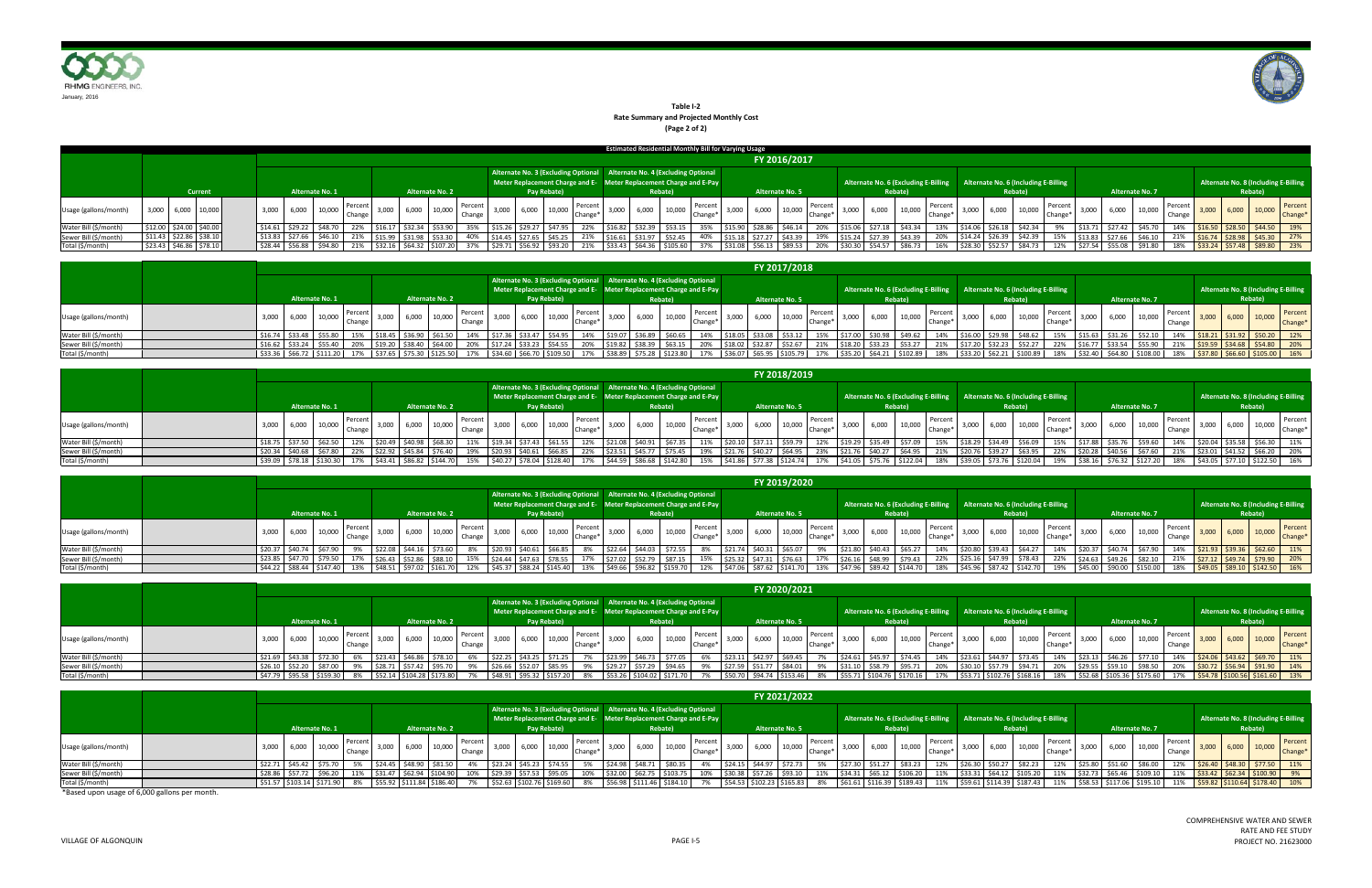



- Uniform rate structure based upon metered water consumption
- Watermain and lift station rehabilitation/replacement funded at \$750,000 per year and \$230,000 per year, respectively, through operating fund. Sewer rehabilitation/replacement funding increases over 6-year study period to target value of \$1,250,000 per year.
- Capital system improvements financed through a combination of:
- Tap-on fees assumes \$500,000 per year
	- Replacement Fund Starts at 25% of 2014 depreciation in FY 16/17 and increases by 5% per year to 50% of depreciation in FY 21/22
	- Home Rule Sales Tax Revenue \$1,000,000 per year of new Home Rule Sales Tax revenue is used to offset customer funding of the replacement fund.
- Debt Service Assumes financing of approximately \$10,257,500 of improvements with loans from the Illinois Environmental Protection Agency Revolving Loan Fund Programs

- Uniform rate structure based upon consumption
- Watermain and lift station rehabilitation/replacement funded at \$750,000 per year and \$230,000 per year, respectively, through operating fund. Sewer rehabilitation/replacement funding increases over 6-year study period to target value of \$1,250,000 per year.
- Capital system improvements financed through a combination of:
	- Tap-on fees assumes \$500,000 per year
		- Replacement Fund Starts at 25% of 2014 depreciation in FY 16/17 and increases by 5% per year to 50% of depreciation in FY 21/22
	- No Home Rule Sales Tax Revenue used to offset replacement funding by user charges
- Debt Service Assumes financing of approximately \$10,257,500 of improvements with loans from the Illinois Environmental Protection Agency Revolving Loan Fund Programs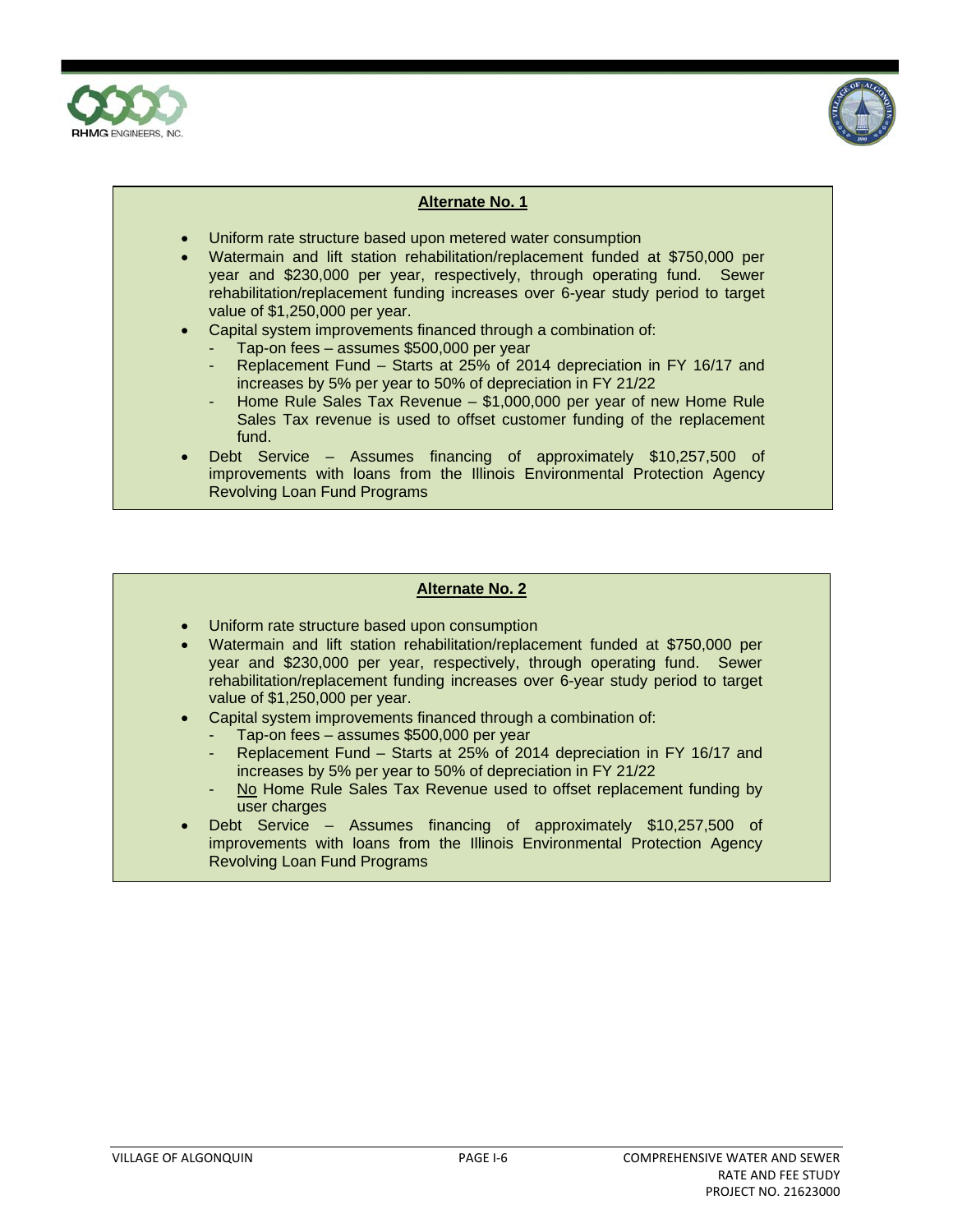



- Fixed paper billing fee of \$2.50 applied to each customer account.
- Rebate of \$1.50 given to users selecting to electronically pay their bill.
- Optional additional charge for meter replacement based upon meter size (This optional charge could be included in any of the alternates examined, if desired.)
- System costs, other than billing costs, allocated uniformly to customers based upon consumption.
- Watermain and lift station rehabilitation/replacement funded at \$750,000 per year and \$230,000 per year, respectively, through operating fund. Sewer rehabilitation/replacement funding increases over 6-year study period to target value of \$1,250,000 per year.
- Capital system improvements financed through a combination of:
	- Tap-on fees assumes \$500,000 per year
	- Replacement Fund Starts at 25% of 2014 depreciation in FY 16/17 and increases by 5% per year to 50% of depreciation in FY 21/22
	- Home Rule Sales Tax Revenue  $-$  \$1,000,000 per year of new Home Rule Sales Tax revenue is used to offset system user funding of the replacement fund.
- Debt Service Assumes financing of approximately \$10,257,500 of improvements with loans from the Illinois Environmental Protection Agency Revolving Loan Fund Programs

- Fixed paper billing fee of \$2.50 applied to each customer account.
- Rebate of \$1.50 given to users selecting to electronically pay their bill.
- Optional additional charge for meter replacement based upon meter size (This optional charge could be included in any of the alternates examined, if desired.)
- System costs, other than billing costs, allocated uniformly to customers based upon consumption.
- Watermain and lift station rehabilitation/replacement funded at \$750,000 per year and \$230,000 per year, respectively, through operating fund. Sewer rehabilitation/replacement funding increases over 6-year study period to target value of \$1,250,000 per year.
- Capital system improvements financed through a combination of:
	- Tap-on fees assumes \$500,000 per year
	- Replacement Fund Starts at 25% of 2014 depreciation in FY 16/17 and increases by 5% per year to 50% of depreciation in FY 21/22
	- No Home Rule Sales Tax Revenue used to offset replacement funding by user charges
- Debt Service Assumes financing of approximately \$10,257,500 of improvements with loans from the Illinois Environmental Protection Agency Revolving Loan Fund Programs.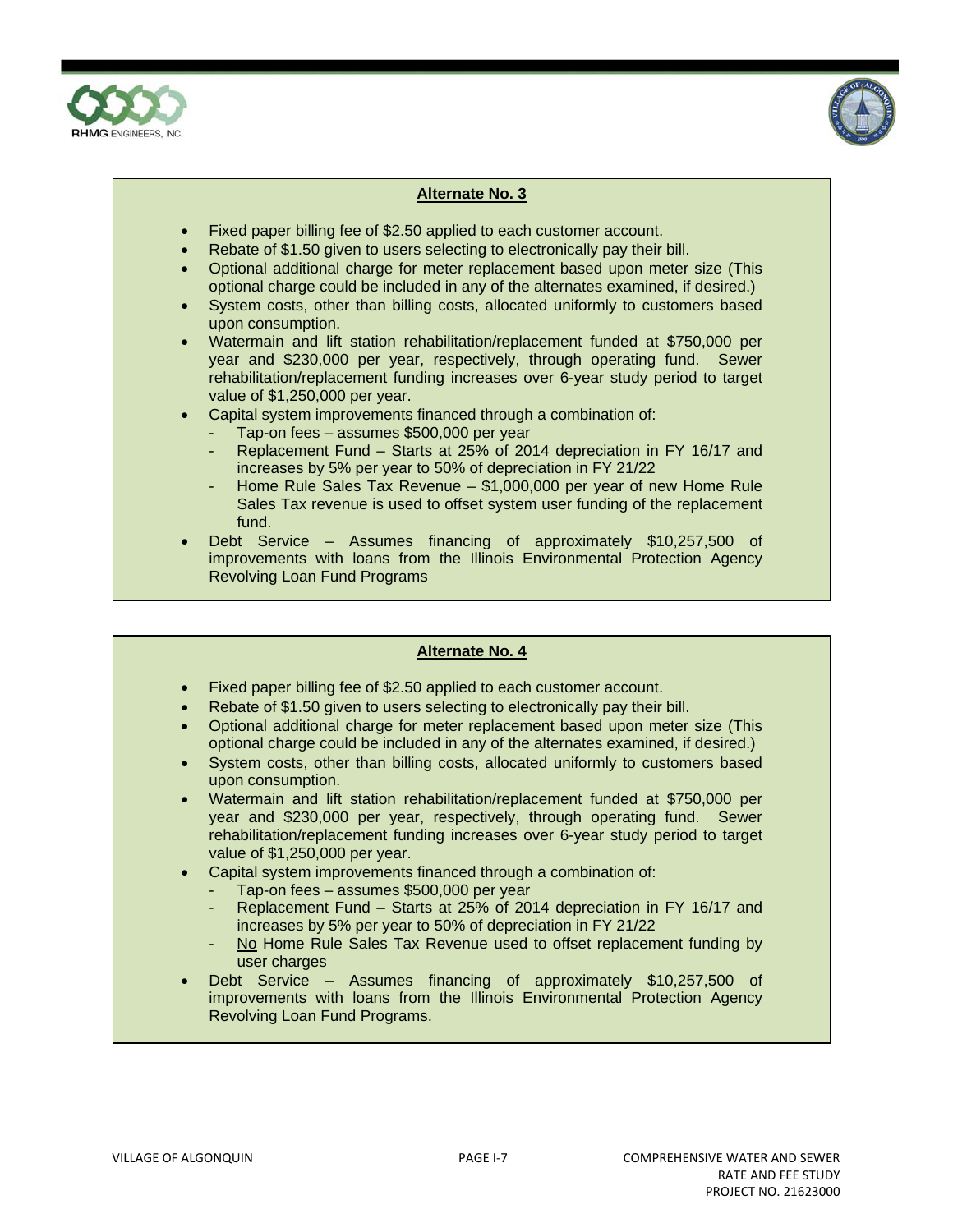



- Portion of operation and maintenance costs collected via fixed monthly user charge
- Variable operating and maintenance costs, allocated uniformly to customers based upon consumption
- Watermain and lift station rehabilitation/replacement funded at \$750,000 per year and \$230,000 per year, respectively, through operating fund. Sewer rehabilitation/replacement funding increases over 6-year study period to target value of \$1,250,000 per year.
- Capital system improvements financed through a combination of:
	- Tap-on fees assumes \$500,000 per year
		- Replacement Fund Starts at 25% of 2014 depreciation in FY 16/17 and increases by 5% per year to 50% of depreciation in FY 21/22
		- Home Rule Sales Tax Revenue \$1,000,000 per year of new Home Rule Sales Tax revenue is used to offset system user funding of the replacement fund.
- Debt Service Assumes financing of approximately \$10,257,500 of improvements with loans from the Illinois Environmental Protection Agency Revolving Loan Fund Programs

- Portion of operation and maintenance costs collected via fixed monthly user charge
- Variable operating and maintenance costs, allocated uniformly to customers based upon consumption.
- Watermain and sewer rehabilitation/replacement funded initially from WSIC fund at \$750,000 per year and \$1,250,000 per year, respectively, with gradual transition to funding from operating fund over 6-year study period. Lift station replacement of \$230,000 per year funded from operating fund.
- Capital system improvements financed through a combination of:
	- Tap-on fees assumes  $$500,000$  per year
	- Replacement Fund Starts at 0% of 2014 depreciation in FY 16/17 and increases by 10% per year to 50% of depreciation in FY 21/22
	- No Home Rule Sales Tax Revenue used to offset replacement funding by user charges
- Debt Service Assumes financing of approximately \$19,753,500 of improvements with loans from the Illinois Environmental Protection Agency Revolving Loan Fund Programs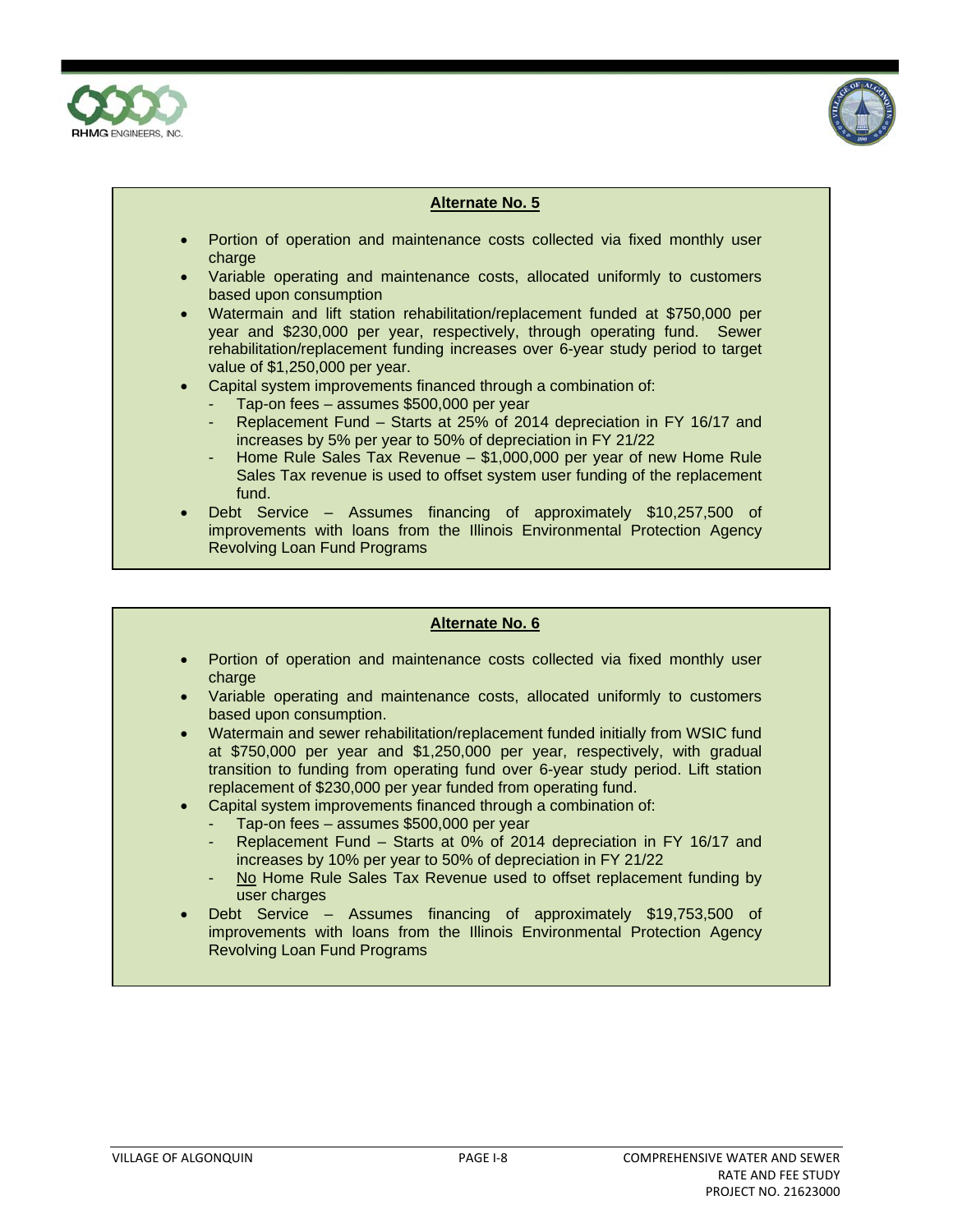



- Variation of Alternate No. 2
- Uniform rate structure based upon consumption
- Watermain and sewer rehabilitation/replacement funded initially from WSIC fund at \$750,000 per year and \$1,250,000 per year, respectively, with gradual transition to funding from operating fund over 6-year study period. Lift station replacement of \$230,000 per year funded from operating fund.
- .Capital system improvements financed through a combination of:
	- Tap-on fees assumes  $$500,000$  per year
	- Replacement Fund Starts at 0% of 2014 depreciation in FY 16/17 and increases by 10% per year to 50% of depreciation in FY 21/22
	- No Home Rule Sales Tax Revenue used to offset replacement funding by user charges
- Debt Service Assumes financing of approximately \$19,753,500 of improvements with loans from the Illinois Environmental Protection Agency Revolving Loan Fund Programs

- Portion of operation and maintenance costs collected via fixed monthly user charge (water - \$5.00 per month, sewer \$5.00 per month)
- Rebate of \$1.00 given to users selecting to electronically pay their bill.
- Remaining operation and maintenance costs allocated uniformly to customers based upon consumption.
- Watermain and sewer rehabilitation/replacement funded initially from WSIC fund at \$750,000 per year and \$1,250,000 per year, respectively, with gradual transition to funding from operating fund over 6-year study period. Lift station replacement of \$230,000 per year funded from operating fund.
- .Capital system improvements financed through a combination of:
	- Tap-on fees assumes \$500,000 per year
	- Replacement Fund Starts at 25% of 2014 depreciation in FY 16/17 and increases by 5% per year to 50% of depreciation in FY 21/22
	- No Home Rule Sales Tax Revenue used to offset replacement funding by user charges
- Debt Service Assumes financing of approximately \$13,749,500 of new improvements with loans from the Illinois Environmental Protection Agency Revolving Loan Fund Programs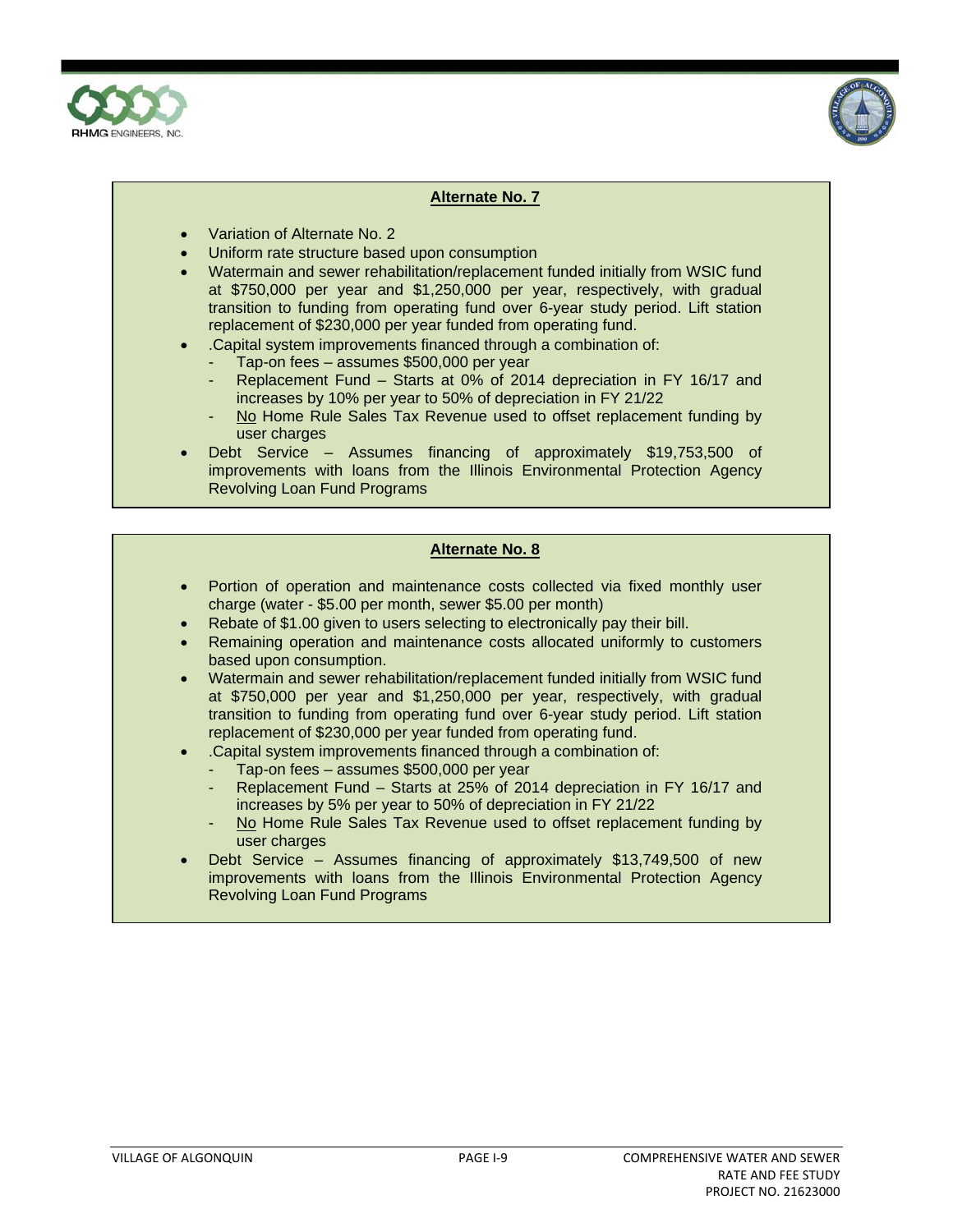



### **Recommended User Charges**

After review of the alternates and their impact on Village customers, Village staff has recommended Alternate No. 8 for the Village Board's consideration, with the proposed charges becoming effective November, 2016. Alternate No. 8 institutes fixed fees of \$5.00 per month for the water and sewer systems, with a consumption charge based upon water usage as noted in Table I-3 below. Customers electing to use e-billing would receive a \$1.00 per month rebate on their bills. Detailed calculations and fund balance projections for Alternate No. 8 are presented in Table I-4.

#### **Table I-3 Village of Algonquin Recommended User Charges Alternate No. 8**

| <b>Description</b>                        | <b>Recommended</b> | <b>Water User Charges</b>         | <b>Recommended</b> | <b>Sewer User Charges</b> |
|-------------------------------------------|--------------------|-----------------------------------|--------------------|---------------------------|
| Fixed Fee                                 | \$5.00 per month   |                                   | \$5.00 per month   |                           |
| E-Billing Rebate                          |                    | (\$1.00 Combined Water and Sewer) |                    |                           |
| Consumption Charge (per<br>1,000 gallons) | 2016/17*           | \$4.00                            | 2016/17*           | \$4.08                    |
|                                           | 2017/18            | \$4.57                            | 2017/18            | \$5.03                    |
|                                           | 2018/19            | \$5.18                            | 2018/19            | \$6.17                    |
|                                           | 2019/20            | \$5.81                            | 2019/20            | \$7.54                    |
|                                           | 2020/21            | \$6.52                            | 2020/21            | \$8.74                    |
|                                           | 2021/22            | \$7.30                            | 2021/22            | \$9.64                    |
|                                           | Beyond 2022        | <b>CPI</b> Increase               | Beyond 2022        | <b>CPI</b> Increase       |

*\*Charge proposed to be assessed beginning in November, 2016* 

The above rates cover operation and maintenance costs and reasonable goals for continued system repair and replacement.

### **Impact on Existing Customers**

To illustrate the impact of the new user charges on Village residents, bills for users with varying levels of water consumption were calculated as shown also in Table I-2. Under Alternate No. 8, a typical residential user in the Village consuming 6,000 gallons of water per month and electing electronic billing will pay approximately \$57.48 per month for water and sewer service in 2016. This reflects a \$10.62 per month increase (23%) over the existing rate structure.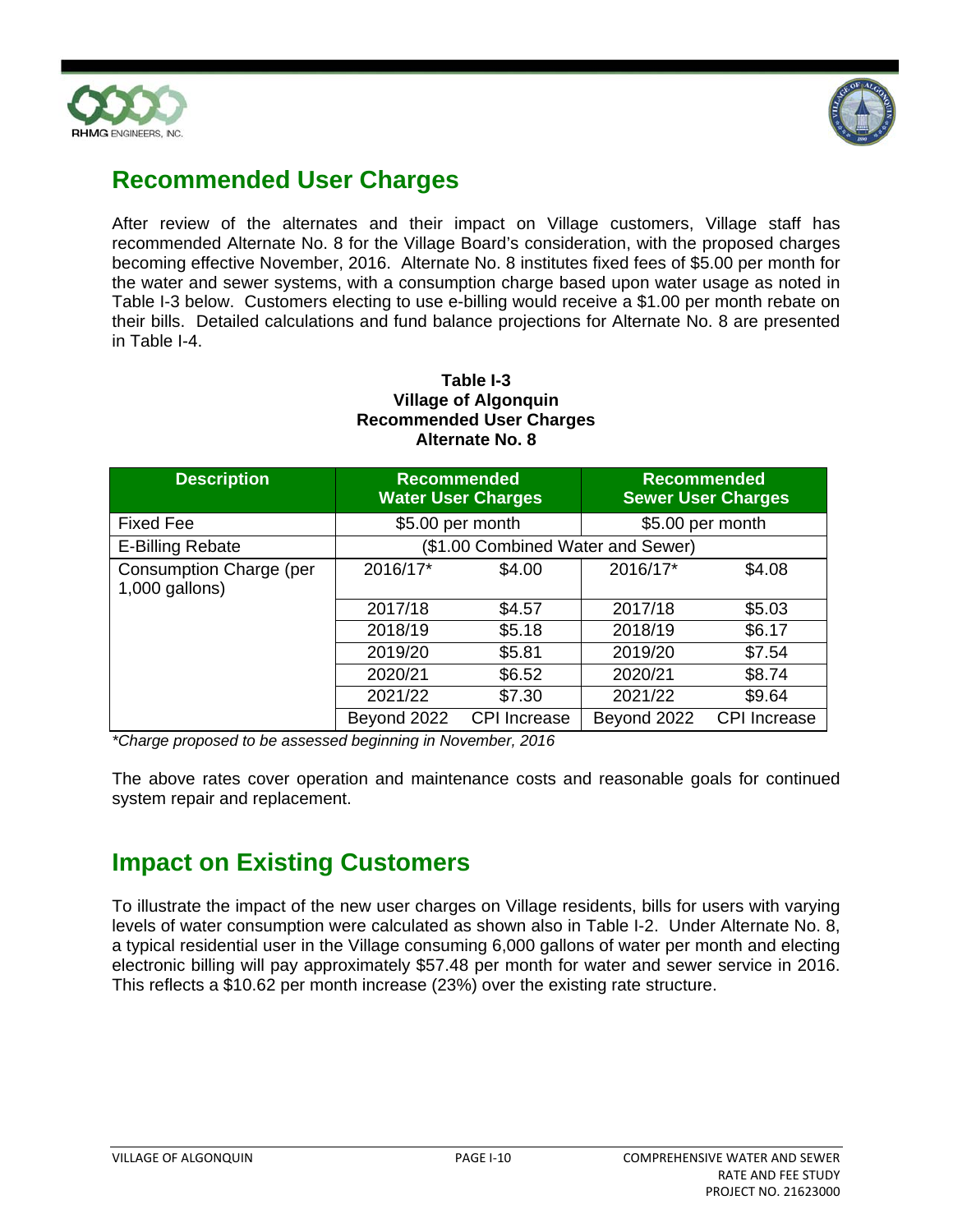

Notes:

| [1] Implementation of the FY 16/17 rate is recommended for January through April of FY 15/16. |                          |             |                                                       |
|-----------------------------------------------------------------------------------------------|--------------------------|-------------|-------------------------------------------------------|
| Existing water user charge:                                                                   | \$4.00 per 1.000 gallons | with \$0.58 | per 1,000 gallons attributable to water debt service) |
| Existing sewer user charge:                                                                   | \$3.81 per 1.000 gallons | with \$0.58 | per 1.000 gallons attributable to sewer debt service  |

Assumes IEPA Ioan, 20 year term<br>1.50% nterest rate: 2.50% loan, 20 year term, semi‐annual payments. Notes: Notes: [1] Based upon usage of 6,000 gallons per month. [1] Based upon usage of 6,000 gallons per month.

**Cash Balance, Financing, and Debt Service Projections Under Conservative Water Use Projections** (Initial Fixed Fee Plus Consumption Charge with E-Billing Rebate, Replacement Funding with Phased Implementation, Modified Annual Water and Sewer Rehabilitation, No Sales Tax Revenue Financing, E-Billing Rebate, Relatively

|           |                     |                                                      |                |                           |            |                         |              |           |             |                           |              |                         | Water and Sewer Operating Fund |                         |                        |                          |           |             |           |                        |           |                           |                        |                        |               |                     |                         |
|-----------|---------------------|------------------------------------------------------|----------------|---------------------------|------------|-------------------------|--------------|-----------|-------------|---------------------------|--------------|-------------------------|--------------------------------|-------------------------|------------------------|--------------------------|-----------|-------------|-----------|------------------------|-----------|---------------------------|------------------------|------------------------|---------------|---------------------|-------------------------|
|           |                     |                                                      |                | <b>Water User Charges</b> |            |                         |              |           |             | <b>Sewer User Charges</b> |              |                         |                                |                         |                        | <b>Projected Revenue</b> |           |             |           |                        |           | <b>Projected Expenses</b> |                        |                        |               | <b>Fund Balance</b> |                         |
|           |                     |                                                      |                |                           |            | <b>Percent Change</b>   |              |           |             |                           |              | <b>Percent Change</b>   |                                |                         |                        |                          |           |             |           |                        |           |                           |                        |                        |               |                     |                         |
|           |                     |                                                      |                |                           |            | in Variable             |              |           |             |                           |              | in Variable             |                                |                         |                        |                          |           |             |           |                        |           |                           |                        |                        |               |                     |                         |
|           |                     |                                                      |                |                           |            | <b>Charge Only (For</b> |              |           |             |                           |              | <b>Charge Only (For</b> |                                |                         |                        |                          |           |             |           |                        |           |                           |                        |                        |               |                     |                         |
|           |                     |                                                      |                |                           |            | <b>Overall Percent</b>  |              |           |             |                           |              | <b>Overall Percent</b>  |                                |                         |                        |                          |           |             |           |                        |           |                           |                        |                        |               |                     |                         |
|           |                     |                                                      | Recommended    |                           | Total      | <b>Change see</b>       |              |           | Recommended |                           | <b>Total</b> | Change see              |                                |                         |                        |                          |           |             |           |                        |           | <b>Transfer to Water</b>  |                        |                        |               |                     |                         |
|           |                     |                                                      | Water          |                           | Recommende | change in               |              |           |             |                           |              | change in               |                                |                         |                        |                          |           |             |           |                        |           | and Sewer                 |                        |                        |               |                     |                         |
|           |                     | <b>Base Water User</b>                               |                |                           |            | projecte                |              |           |             |                           |              | projected               |                                |                         |                        |                          |           | d Debt      | Projected |                        |           | Improvement               |                        | <b>Total Projected</b> | roiected      | <b>Change in</b>    | <b>Check Versus</b>     |
|           | <b>Water Charge</b> | Charge $(\frac{5}{1,000}$ Charge $(\frac{5}{1,000})$ | <b>S/1.000</b> |                           |            | nonthlv b               | Sewer Charge |           | (5/1.000    | <b>Service Charge</b>     |              | monthly bill            | ojected Water                  |                         | <b>Projected Fixed</b> |                          |           |             |           | <b>Total Projected</b> |           |                           | <b>Total Projected</b> | <b>Expenditures</b>    | <b>Ending</b> |                     |                         |
| <b>EY</b> |                     |                                                      |                |                           |            | below)                  |              |           |             | /1 NNN asllons)           |              | below)                  |                                | <b>Starting Balance</b> |                        |                          |           |             |           |                        |           |                           |                        | $-$ and Trans          |               | alance              | Reserves                |
| FY 15/16  | \$5.00 [1]          | \$2.90 [1]                                           | $$0.52$ [1]    | \$0.58[1]                 | \$4.00 [1] |                         | \$5.00 [1]   | \$2.78[1] | \$0.72[1]   | \$0.58[1]                 | \$4.08[1]    |                         | 700,000,000                    | 5,393,600               | 436,600                | 4,428,667 [1] \$         |           | 812,000 [1] | 170,500   | 6,137,100              | 5,937,200 | 289,333                   | 807,000                | 7,033,53               | 4,497,167 \$  |                     | $(896, 433)$ \$ 661,200 |
| FY 16/17  | \$5.00              | \$2.90                                               | \$0.52         | \$0.58                    | \$4.00     | 0%                      | \$5.00       | \$2.78    | \$0.72      | \$0.58                    | \$4.08       | 7%                      | 698,740,000                    | 4,497,167               | 1,309,800              | 3,968,843                | 866,438   | 810,538     | 125,500   | 7,081,1                | 6,611,660 | 866,438                   | 808,625                | 8,286,72               | 3,291,563     | (1,205,604)         | 1,205,000               |
| FY 17/18  | \$5.00              | \$3.31                                               | \$0.62         | \$0.64                    | \$4.57     | 14%                     | \$5.00       | \$3.49    | \$0.87      | \$0.67                    | \$5.03       | 23%                     | 697,482,000                    | 3,291,563               | 1,309,800              | 4,742,878                | 1,039,248 | 913,701     | 125,500   | 8,131,12               | 7,099,630 | 1,039,248                 | 912,474                | 9,051,35               | 2,371,339     | (920, 225)          | 920,000                 |
| FY 18/19  | \$5.00              | \$3.62                                               | \$0.73         | \$0.83                    | \$5.18     | 13%                     | \$5.00       | \$4.29    | \$1.01      | \$0.87                    | \$6.17       | 23%                     | 696,227,000                    | 2,371,339               | 1,309,800              | 5,507,156                | 1,211,435 | 1,183,586   | 125,500   | 9,337,47               | 7,889,670 | 1,211,435                 | 1,180,754              | 10,281,859             | 1,426,95      | (944, 382)          | 950,000                 |
| FY 19/20  | \$5.00              | \$4.14                                               | \$0.83         | \$0.84                    | \$5.81     | 12%                     | \$5.00       | \$5.26    | \$1.16      | \$1.12                    | \$7.54       | 22%                     | 694,974,000                    | 1,426,957               | 1,309,800              | 6,532,756                | 1,382,998 | 1,362,149   | 125,500   | 10,713,2               | 8,240,150 | 1,382,998                 | 1,361,137              | 10,984,28              | 1,155,875     | (271,082)           | 275,000                 |
| FY 20/21  | \$5.00              | \$4.54                                               | \$0.94         | \$1.04                    | \$6.52     | 12%                     | \$5.00       | \$6.01    | \$1.31      | \$1.42                    | \$8.74       | 16%                     | 693,723,000                    | 1,155,875               | 1,309,800              | 7,318,778                | 1,560,877 | 1,706,559   | 125,500   | 12,021,51              | 8,952,660 | 1,560,877                 | 1,707,687              | 12,221,224             | 956,164       | (199, 710)          | 200,000                 |
| FY 21/22  | \$5.00              |                                                      |                |                           |            |                         |              |           |             |                           |              |                         | 692,474,000                    | 956,164                 | .309.800               | 8,268,140                | .738.110  | .724.260    | 125.500   | 13.165.                | 9.756.78  | 1.738.110                 | 1.726.237              | 13.221.127             | 900,848       |                     | 50.000                  |

|           |                         |                                                                                                                 |            |                                          |                                       |                                               | Water and Sewer Improvement and Construction Fund                 |                      |                                   |                                                                                            |                                      |                                   |                                                                               |                                                                 |                                           |
|-----------|-------------------------|-----------------------------------------------------------------------------------------------------------------|------------|------------------------------------------|---------------------------------------|-----------------------------------------------|-------------------------------------------------------------------|----------------------|-----------------------------------|--------------------------------------------------------------------------------------------|--------------------------------------|-----------------------------------|-------------------------------------------------------------------------------|-----------------------------------------------------------------|-------------------------------------------|
|           |                         |                                                                                                                 |            |                                          | <b>Projected Revenue</b>              |                                               |                                                                   |                      | <b>Projected Expenses - Water</b> |                                                                                            |                                      | <b>Projected Expenses - Sewer</b> |                                                                               |                                                                 | <b>Fund Balance</b>                       |
| <b>FY</b> | <b>Starting Balance</b> | Transfer from<br><b>Water and Sewer</b><br><b>Operating Fund</b><br>(Replacement<br><b>Charge)</b> See<br>Above | <b>Tax</b> | Home Rule Sales Projected Tap-On<br>Fees | <b>Projected TIF</b><br>Reimbursement | Projected<br><b>Miscellaneous</b><br>Revenues | <b>Total Projected</b><br><b>Revenues and</b><br><b>Transfers</b> | <b>Water Capital</b> | <b>Utilization of</b>             | <b>Required Capital</b><br>Improvements<br>Improvements Reserves (Water) Financing (Water) | <b>Sewer Capital</b><br>Improvements | <b>Utilization of</b>             | <b>Required Capital</b><br>Improvements<br>Reserves (Sewer) Financing (Sewer) | <b>Total Utilization</b><br>of Reserves<br>(Water and<br>Sewer) | <b>Projected Ending</b><br><b>Balance</b> |
| FY 15/16  | 7,200,864               | 289,333 \$                                                                                                      | - S        | 750,000 \$                               |                                       | $15,100 \quad $$<br>- S                       | 1,054,433 \$                                                      | 1,048,500 \$         | 1,048,500 \$                      |                                                                                            | 544,500 \$                           | 544,500 \$                        |                                                                               | 1,593,000 \$                                                    | 6,662,297                                 |
| FY 16/17  | 6,662,297               | 866,438                                                                                                         |            | 500,000                                  |                                       | 15,000                                        | 1,381,438                                                         | 3,116,000            | 3,116,000                         |                                                                                            | 1,507,000                            | 1,507,000                         |                                                                               | 4,623,000                                                       | 3,420,735                                 |
| FY 17/18  | 3,420,735               | 1,039,248                                                                                                       |            | 500,000                                  |                                       | 15,000                                        | 1,554,248                                                         | 2,467,000            | 1,867,000                         | 600,000                                                                                    | 1,573,000                            | 573,000                           | 1,000,000                                                                     | 2,440,000                                                       | 2,534,983                                 |
| FY 18/19  | 2,534,983               | 1,211,435                                                                                                       |            | 500,000                                  |                                       | 15,000                                        | 1,726,435                                                         | 4,020,000            | 2,070,000                         | 1,950,000                                                                                  | 2,236,000                            | 236,000                           | 2,000,000                                                                     | 2,306,000                                                       | 1,955,418                                 |
| FY 19/20  | 1,955,418               | 1,382,998                                                                                                       | $\sim$     | 500,000                                  |                                       | 15,000                                        | 1,897,998                                                         | 930,000              | 930,000                           |                                                                                            | 3,184,000                            | 516,000                           | 2,668,000                                                                     | 1,446,000                                                       | 2,407,416                                 |
| FY 20/21  | 2,407,416               | 1,560,877                                                                                                       |            | 500,000                                  | $\sim$                                | 15,000                                        | 2,075,877                                                         | 2,398,500            | 162,000                           | 2,236,500                                                                                  | 4,090,000                            | 885,000                           | 3,205,000                                                                     | 1,047,000                                                       | 3,436,293                                 |
| FY 21/22  | 3,436,293               | 1,738,110                                                                                                       |            | 500,000                                  |                                       | 15,000                                        | 2,253,110                                                         |                      |                                   |                                                                                            | 3,221,000                            | 3,221,000                         |                                                                               | 3,221,000                                                       | 2,468,403                                 |

| Projected Monthly Bill (Including E-Bililng Rebate) |                                                                                   |                       |                                                                                   |                       |                                                              |                   |  |  |  |  |
|-----------------------------------------------------|-----------------------------------------------------------------------------------|-----------------------|-----------------------------------------------------------------------------------|-----------------------|--------------------------------------------------------------|-------------------|--|--|--|--|
| <b>FY</b>                                           | <b>Water Monthly</b><br><b>Bill (Fixed Fee</b><br><b>Plus</b><br>Consumption) [1] | <b>Percent Change</b> | <b>Sewer Monthly</b><br><b>Bill (Fixed Fee</b><br><b>Plus</b><br>Consumption) [1] | <b>Percent Change</b> | <b>Total Water and</b><br><b>Sewer Monthly</b><br>Bill $[1]$ | Percent<br>Change |  |  |  |  |
| FY 15/16                                            | \$24.00                                                                           |                       | \$22.86                                                                           |                       | \$46.86                                                      |                   |  |  |  |  |
| FY 16/17                                            | \$28.50                                                                           | 19%                   | \$28.98                                                                           | 27%                   | \$57.48                                                      | 23%               |  |  |  |  |
| FY 17/18                                            | \$31.92                                                                           | 12%                   | \$34.68                                                                           | 20%                   | \$66.60                                                      | 16%               |  |  |  |  |
| FY 18/19                                            | \$35.58                                                                           | 11%                   | \$41.52                                                                           | 20%                   | \$77.10                                                      | 16%               |  |  |  |  |
| FY 19/20                                            | \$39.36                                                                           | 11%                   | \$49.74                                                                           | 20%                   | \$89.10                                                      | 16%               |  |  |  |  |
| FY 20/21                                            | \$43.62                                                                           | 11%                   | \$56.94                                                                           | 14%                   | \$100.56                                                     | 13%               |  |  |  |  |
| FY 21/22                                            | \$48.30                                                                           | 11%                   | \$62.34                                                                           | 9%                    | \$110.64                                                     | 10%               |  |  |  |  |

|          |                                               |                                                 |                                                                  |                                               | <b>Debt Service</b>   |                                                                 |                                   |                                            |
|----------|-----------------------------------------------|-------------------------------------------------|------------------------------------------------------------------|-----------------------------------------------|-----------------------|-----------------------------------------------------------------|-----------------------------------|--------------------------------------------|
|          | <b>Existing</b><br>Total<br>Water<br>Sewer    |                                                 |                                                                  |                                               |                       |                                                                 |                                   |                                            |
|          | <b>Existing Debt</b><br><b>Service Annual</b> | <b>Water Projects</b><br><b>Funded Via IEPA</b> | New Water IEPA Cumulative<br>Loan Debt<br><b>Service Annual:</b> | <b>Water IEPA Loan</b><br><b>Debt Service</b> | <b>Sewer Projects</b> | New Sewer Debt Sewer IEPA Loan<br>unded Via IEPA Service Annual | Cumulative<br><b>Debt Service</b> | <b>Total Annual</b><br><b>Debt Service</b> |
| FY.      | <b>Payment</b>                                | Loan in FY                                      | Pavment                                                          | Payment                                       | Loan in FY            | Payment                                                         | Payment                           | Payment                                    |
| FY 15/16 | 801,425 \$                                    | . .                                             |                                                                  |                                               |                       |                                                                 |                                   | 801,425                                    |
| FY 16/17 | 804,325                                       |                                                 |                                                                  |                                               |                       |                                                                 |                                   | 804,325                                    |
| FY 17/18 | 806,625                                       | 600,000                                         | 38,306                                                           | 38,306                                        | 1,000,000             | 63,843                                                          | 63,843                            | 908,774                                    |
| FY 18/19 | 808,325                                       | 1,950,000                                       | 124,494                                                          | 162,800                                       | 2,000,000             | 127,686                                                         | 191,529                           | 1,162,654                                  |
| FY 19/20 | 824,425                                       |                                                 |                                                                  | 162,800                                       | 2.668.000             | 170,333                                                         | 361,862                           | 1,349,087                                  |
| FY 20/21 | 834,475                                       | 2,236,500                                       | 142,784                                                          | 305,584                                       | 3,205,000             | 204,616                                                         | 566,478                           | 1,706,537                                  |
| FY 21/22 | 833,625                                       |                                                 |                                                                  | 305,584                                       |                       |                                                                 | 566,478                           | 1.705.687                                  |

|               |                                                                               | Total                                                 |                 |                                                                                                                           |     | Projected Monthly Bill (Excluding E-Bililng Rebate)    |     |                                                            |                       |
|---------------|-------------------------------------------------------------------------------|-------------------------------------------------------|-----------------|---------------------------------------------------------------------------------------------------------------------------|-----|--------------------------------------------------------|-----|------------------------------------------------------------|-----------------------|
| nnual<br>nt   | <b>Cumulative</b><br>r Debt Sewer IEPA Loan<br><b>Debt Service</b><br>Payment | <b>Total Annual</b><br><b>Debt Service</b><br>Payment | FY <sup>1</sup> | <b>Water Monthly</b><br><b>Bill (Fixed Fee</b><br>Plus<br>Consumption) [1] Percent Change Consumption) [1] Percent Change |     | <b>Sewer Monthly</b><br><b>Bill (Fixed Fee</b><br>Plus |     | <b>Total Water and</b><br>Sewer Monthly<br><b>Bill</b> [1] | <b>Percent Change</b> |
| $\sim$ $\sim$ |                                                                               | 801,425                                               | FY 15/16        | \$24.00                                                                                                                   |     | \$22.86                                                |     | \$46.86                                                    |                       |
|               |                                                                               | 804,325                                               | FY 16/17        | \$29.00                                                                                                                   | 21% | \$29.48                                                | 29% | \$58.48                                                    | 25%                   |
| 53,843        | 63,843                                                                        | 908,774                                               | FY 17/18        | \$32.42                                                                                                                   | 12% | \$35.18                                                | 19% | \$67.60                                                    | 16%                   |
| 27,686        | 191,529                                                                       | 1,162,654                                             | FY 18/19        | \$36.08                                                                                                                   | 11% | \$42.02                                                | 19% | \$78.10                                                    | 16%                   |
| 70,333        | 361,862                                                                       | 1,349,087                                             | FY 19/20        | \$39.86                                                                                                                   | 10% | \$50.24                                                | 20% | \$90.10                                                    | 15%                   |
| 04,616        | 566,478                                                                       | 1,706,537                                             | FY 20/21        | \$44.12                                                                                                                   | 11% | \$57.44                                                | 14% | \$101.56                                                   | 13%                   |
|               | 566,478                                                                       | 1,705,687                                             | FY 21/22        | \$48.80                                                                                                                   | 11% | \$62.84                                                | 9%  | \$111.64                                                   | 10%                   |

#### **Alternate No. 8 Table I‐4**

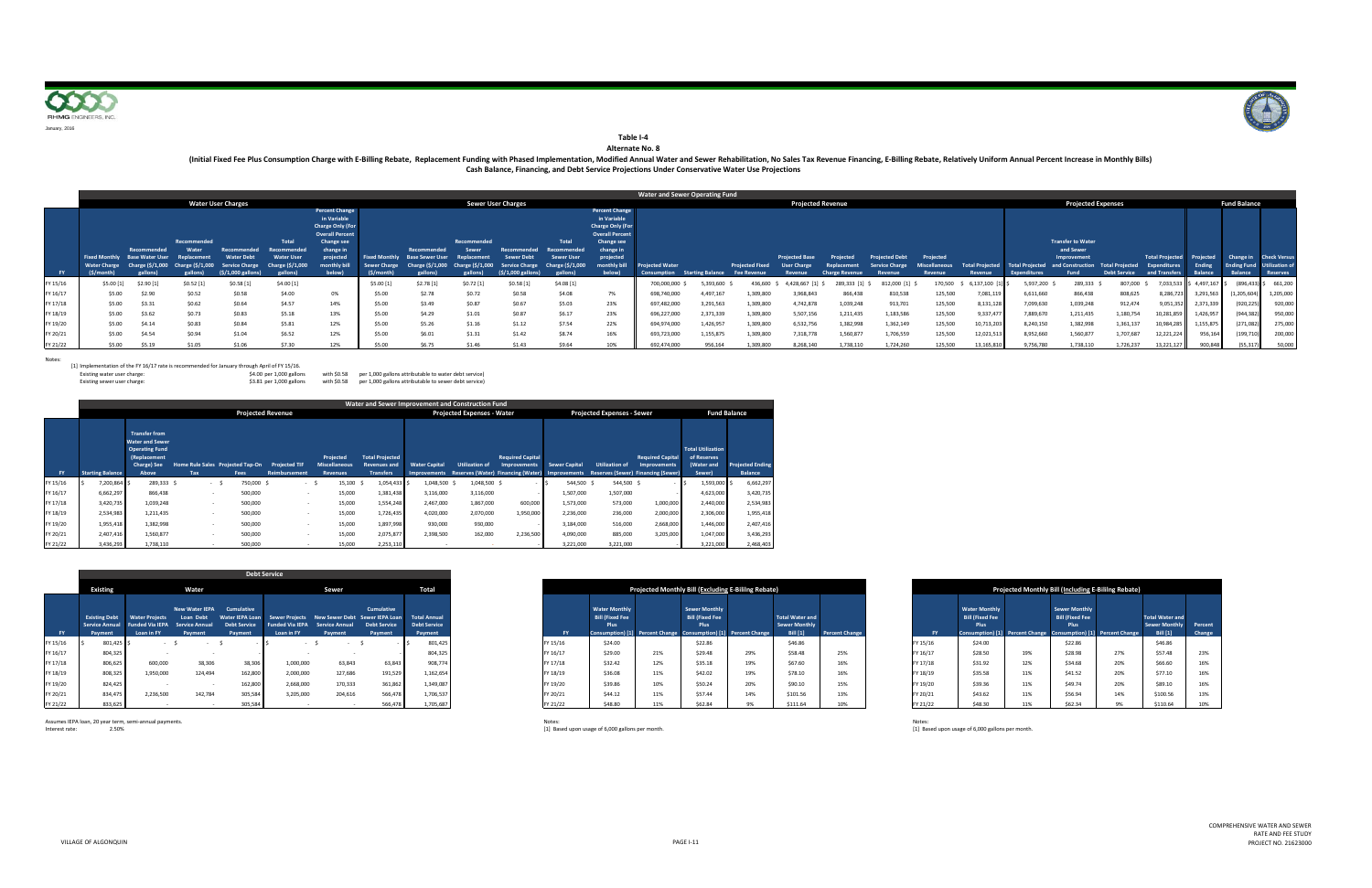



## **Comparison with Neighboring Communities**

Table I-6 provides a comparison of total Village costs under the recommended rate structure with those costs charged to users of other northern Illinois water and sewer systems. Current costs for water and sewer service within the Village of Algonquin are among the lowest of its neighbors. Even with the substantial increase in rates proposed, average monthly costs for water and sewer in FY 16/17 will remain lower than the majority of the communities surveyed.

## **Tap-On Fees**

The Village currently assesses tap-on fees (as known as connection fees) to new customers connecting to the Village's water and sewer systems. Existing water and sewer tap-on fees within the Village of Algonquin are as follows:

| <b>Type of Development</b>       | <b>Water</b>                     | <b>Sewer</b> |  |  |
|----------------------------------|----------------------------------|--------------|--|--|
| Dwelling unit with 1 or 2        | \$7,571                          | \$6,861      |  |  |
| bedrooms                         |                                  |              |  |  |
| Dwelling unit with 3 or more     | \$8,040                          | \$7,658      |  |  |
| bedrooms                         |                                  |              |  |  |
| All other uses (per P.E. or part | \$2,180                          | \$1,854      |  |  |
| thereof)                         | (Min. \$6,861)<br>(Min. \$7,571) |              |  |  |

**Table I-5 Village of Algonquin Tap-On Fees** 

A survey of tap-on fees (connection fees) in neighboring communities was conducted. The Village's tap-on fees are in the top 20% of fees charged by neighboring communities, but are not the highest in the area. No increases to the Village's tap-on fees are recommended at this time.

### **Recommendations**

The following recommendations are the result of this study:

1. Implement the new rate structure outlined under Alternate No. 8 effective November 1, 2016 to provide an appropriate customer notification period. (Note that the calculations in the report assume implementation of the new rates effective January, 2016, so some adjustments to annual expenditures or utilization of reserves may be required. These adjustments should be reviewed annually as part of the budgeting process.)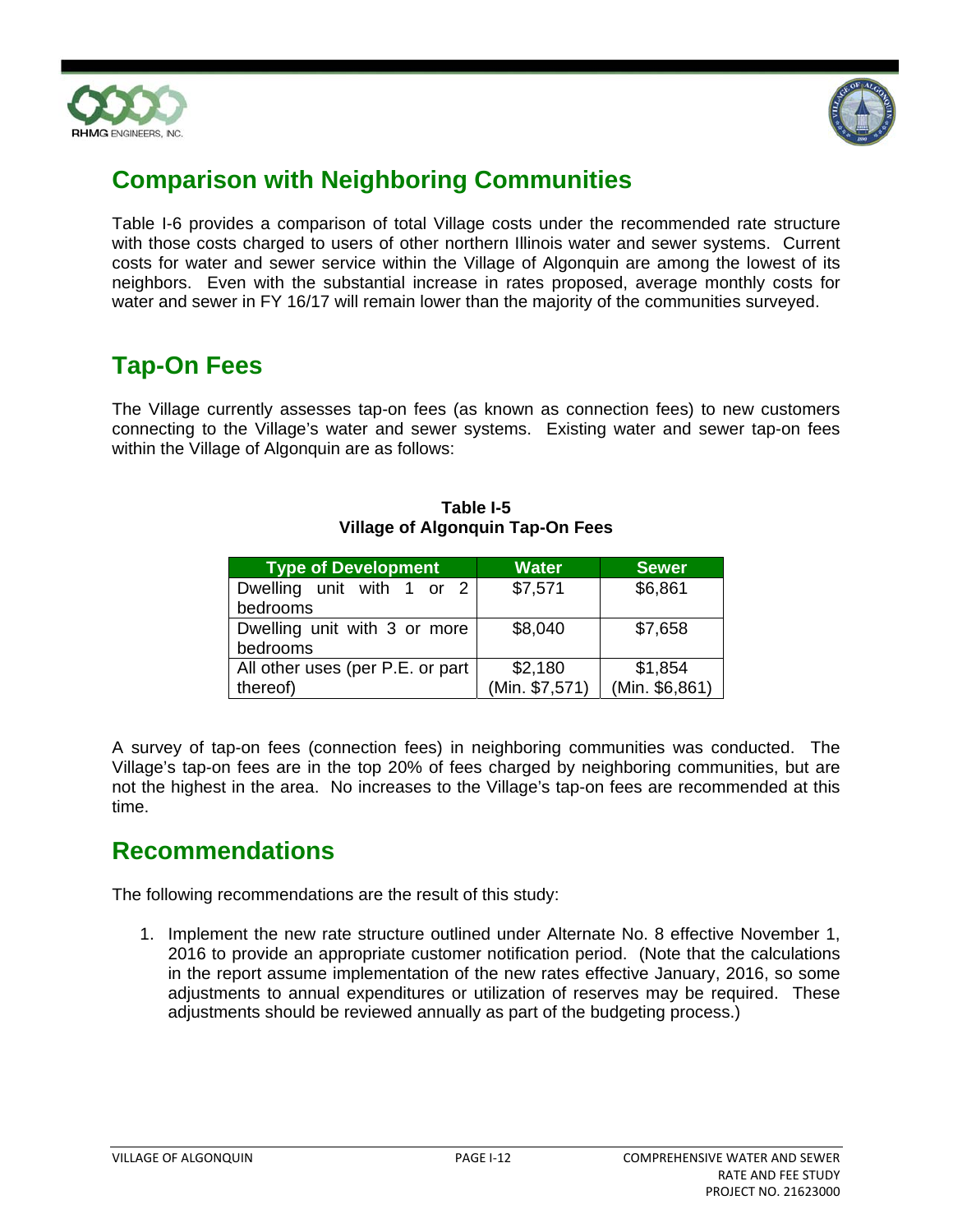

January, 2016



### **Table I‐6 Comparison of Typical Monthly Residential Bill in Neighboring Communities**

|                                                         |                        |                                            | <b>Typical</b>           |
|---------------------------------------------------------|------------------------|--------------------------------------------|--------------------------|
|                                                         | <b>Typical Typical</b> | <b>Typical</b>                             | <b>Residential Water</b> |
|                                                         |                        | <b>Residential Water Residential Sewer</b> | and Sewer Bill           |
| <b>Municipality</b>                                     |                        | Bill (\$/month) [1] Bill (S/month) [1]     | $(S/month)$ [1]          |
|                                                         |                        |                                            |                          |
| Huntley                                                 | \$17.40                | \$22.98                                    | \$40.38                  |
| Woodstock                                               | \$19.80                | \$22.92                                    | \$42.72                  |
| Cary                                                    | \$26.51                | \$19.86                                    | \$46.37                  |
| <b>Algonquin - Current</b>                              | \$24.00                | \$22.86                                    | \$46.86                  |
| Bartlett - Cook/Kane Counties                           | \$38.16                | \$13.83                                    | \$51.99                  |
| Gilberts                                                | \$27.00                | \$27.00                                    | \$54.00                  |
| Crystal Lake                                            | \$26.81                | \$27.89                                    | \$54.70                  |
| Algonquin - Proposed (Alternate No. 8)                  | \$28.50                | \$28.98                                    | \$57.48                  |
| Lake in the Hills / Lake in the Hills Sanitary District | \$33.95                | \$24.00                                    | \$57.95                  |
| West Dundee                                             | \$42.42                | \$17.92                                    | \$60.34                  |
| <b>Bartlett - DuPage County</b>                         | \$38.16                | \$22.49                                    | \$60.65                  |
| Barrington                                              | \$23.53                | \$39.31                                    | \$62.84                  |
| Island Lake / Northern Moraine Water Reclamation        | \$30.80                | \$32.25                                    | \$63.05                  |
| <b>District</b>                                         |                        |                                            |                          |
| McHenry                                                 | \$22.88                | \$42.06                                    | \$64.94                  |
| Batavia                                                 | \$30.58                | \$35.21                                    | \$65.79                  |
| <b>Fox River Grove</b>                                  | \$30.22                | \$38.02                                    | \$68.24                  |
| Carpentersville                                         | \$37.74                | \$36.42                                    | \$74.16                  |
| Wauconda                                                | \$32.78                | \$42.70                                    | \$75.48                  |
| Lakewood -- Lakewood Utilities                          | \$41.83                | \$57.18                                    | \$99.00                  |
|                                                         |                        |                                            |                          |

Notes:

[1] Based upon average residential consumption of 6,000 gallons per month.